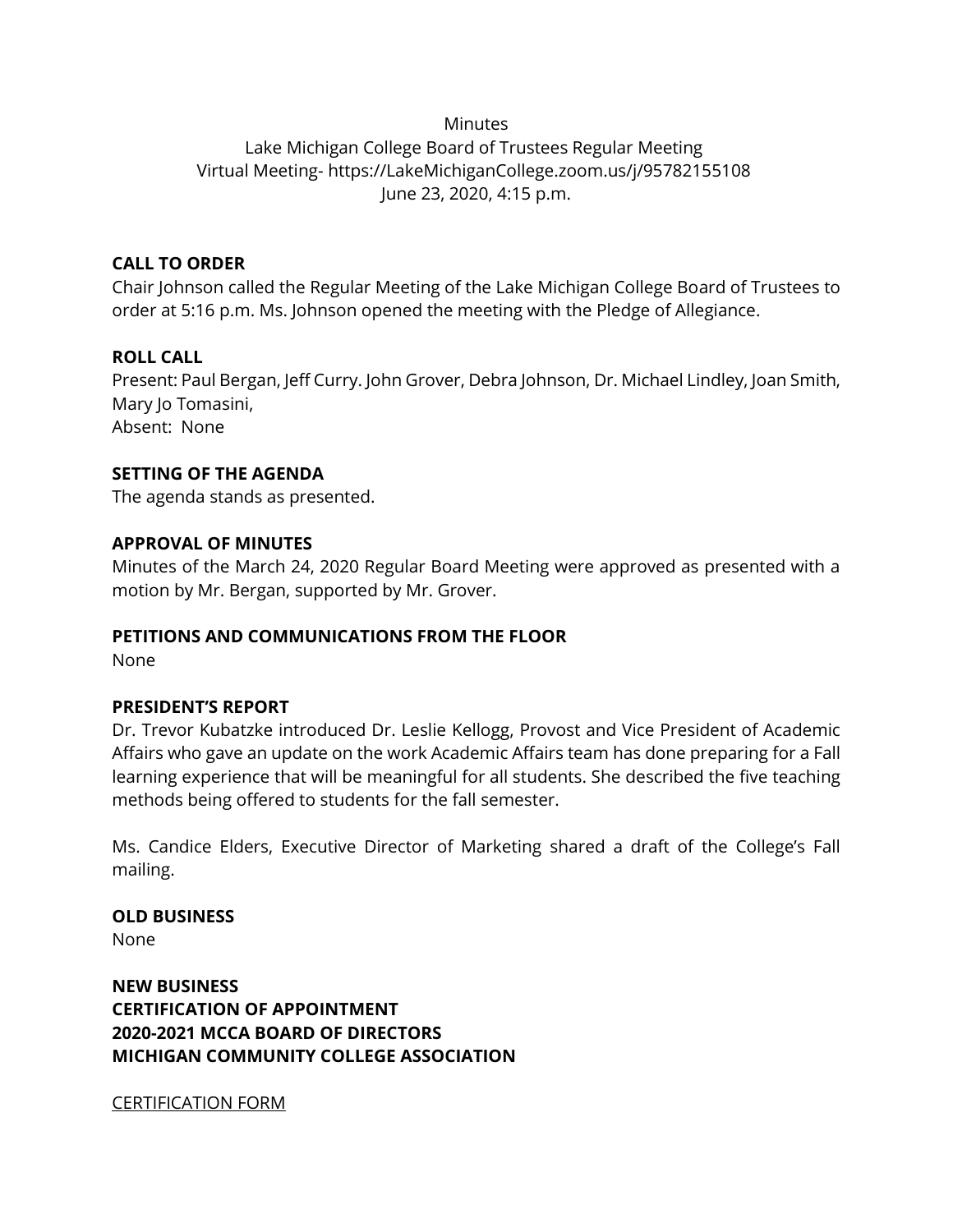|                                                        | At a _________________________________ meeting of the Board of Trustees or Board of |                                                                                       |
|--------------------------------------------------------|-------------------------------------------------------------------------------------|---------------------------------------------------------------------------------------|
|                                                        | (Special/Regular)                                                                   |                                                                                       |
|                                                        |                                                                                     |                                                                                       |
|                                                        | (College)                                                                           | (Date)                                                                                |
|                                                        |                                                                                     | The following were designated as the chief administrative officer and governing board |
|                                                        |                                                                                     |                                                                                       |
|                                                        | (College)                                                                           |                                                                                       |
|                                                        |                                                                                     | The Michigan Community College Association for the year beginning July 1, 2020 and    |
| Ending June 30, 2021.<br>President/Chancellor Director | <b>MCCA BOARD OF DIRECTORS REPRESENTATIVES</b>                                      | the control of the control of the control of the control of the control of            |
|                                                        | (Name)                                                                              |                                                                                       |
| <b>Trustee Director</b>                                |                                                                                     |                                                                                       |
|                                                        | (Name)                                                                              | (Board Title)                                                                         |
| Alternate Trustee                                      |                                                                                     |                                                                                       |
| Director                                               | (Name)                                                                              | (Board Title)                                                                         |
| Submitted by:                                          |                                                                                     |                                                                                       |
|                                                        | (Signature of Authorized Agent)                                                     |                                                                                       |

Chair Johnson announced the reappointment of the MCCA Board of Director Representatives: Trustee Director, Debra Johnson and Alternate Trustee Director, John Grover.

**MOTION** by Mr. Bergan with support by Ms. Tomasini to approve the reappointment of the MCCA Board of Director representatives: Trustee Director, Debra Johnson and Alternate Trustee Director, John Grover.

# **ROLL CALL VOTE**

| Yeas:   | Paul Bergan, John Grover, Debra Johnson, |                                      |  |  |
|---------|------------------------------------------|--------------------------------------|--|--|
|         |                                          | Michael Lindley, Joan Smith, Mary Jo |  |  |
|         |                                          | Tomasini, Jeff Curry                 |  |  |
| Nays:   | <b>None</b>                              |                                      |  |  |
| Absent: | None                                     |                                      |  |  |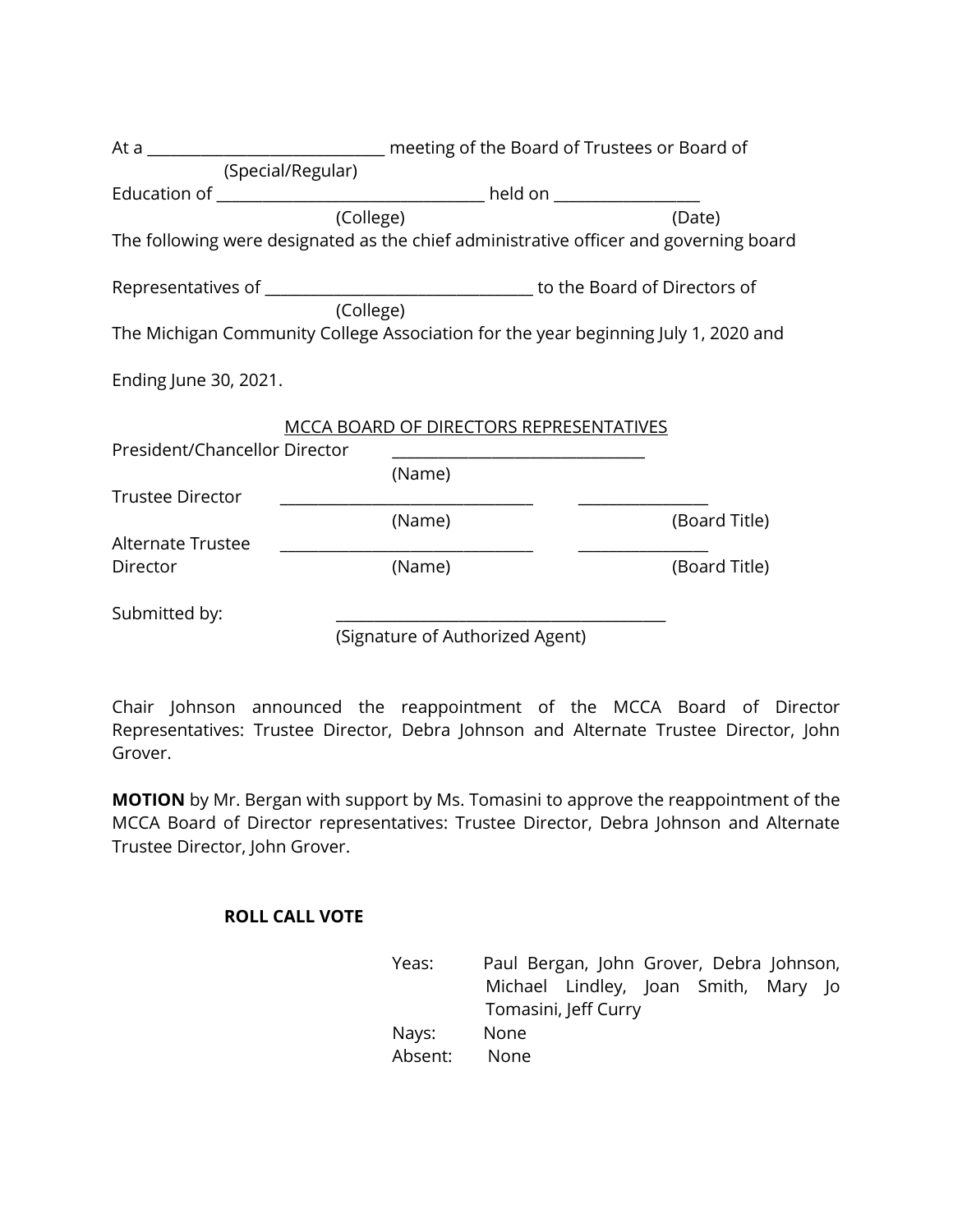### **APPROVED**

#### **PRESIDENT'S CONTRACT RENEWAL**

The Board of Trustees will review Dr. Kubatzke's contract renewal at today's meeting.

**MOTION** by Dr. Lindley with support by Ms. Johnson to approve the president's contract renewal as presented.

### **ROLL CALL VOTE**

Yeas: Paul Bergan, John Grover, Debra Johnson, Michael Lindley, Joan Smith, Mary Jo Tomasini, Jeff Curry Nays: None Absent: None

### **APPROVED**

### **EXTERIOR SITE IMPROVEMENTS – PHASE 2**

Site improvements on the north sides of B-Wing and C-Wing will create safe parking areas for employees, students and visitors. The C-Wing parking lot and walkways will support additional parking, including ADA accessible parking, and direct access to the renovated L-Wing program areas. The B-Wing parking lot improvements will not significantly change the parking layout, but will include overdue repairs to asphalt surfaces, crack repair, seal coat, and new striping.

Abonmarche administered the bidding phase. Contract Documents were released on May 27 and were made available to local plan rooms and the Abonmarche website. The advertisement was also sent to a list of local contractors. B- and C-Wing Site Improvements bids were received on June 10, 2020 and at 3:00 p.m. a virtual opening was conducted via Zoom. Three bids were received. Abonmarche and LMC conducted post-bid interview with apparent low bidder June 12. Based on the review of the bids with LMC and the outcome of the post-bid interview, Pearson Construction is recommended for award for \$285,851.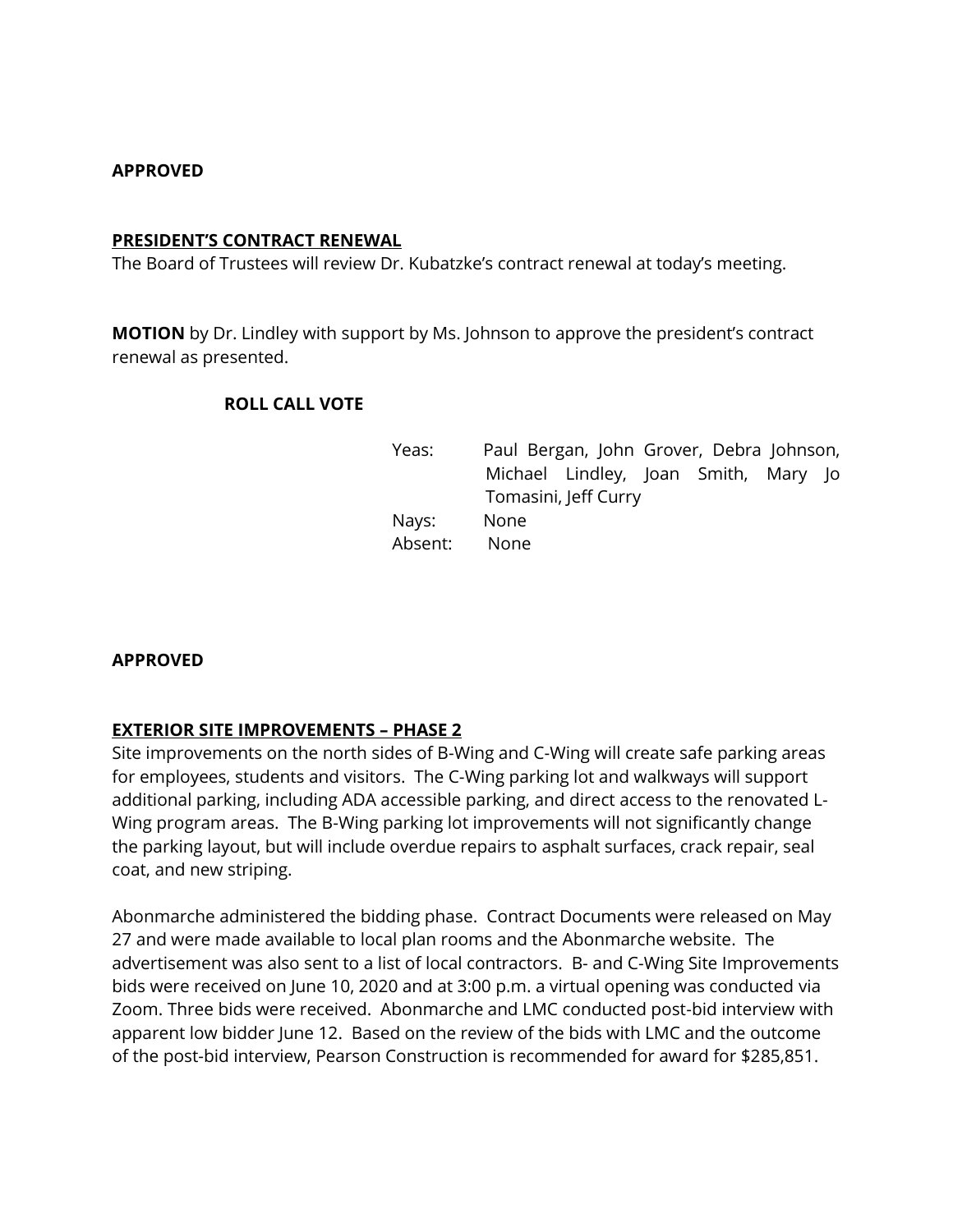With construction costs, Architect/Engineering fees and 7% contingency, the total project budget is \$351,584. Work is scheduled to be completed in August.

At the May Board meeting, the Board passed the Capital Asset policy. This new policy requires capital projects presented to the Board include estimated annual incremental costs for:

- 1. asset operation
- 2. long-term maintenance
- 3. depreciation,

as well as proposed uses for unspent budget (such as bid alternates.)

The policy also requires that 6% contingency be included in all new major construction budgets and an 8% in all renovation budgets.

- annual incremental costs for asset operation: \$0
- annual incremental costs for long-term maintenance: this would include sealing, crack repair and restriping, which is normally done every 3 years at a general cost of \$3.00/SY. There is approximately 1,700 SY of new asphalt pavement where there was previously none.
- annual incremental costs for depreciation: \$17,579 (estimated)
- Bid alternatives included in the recommendation to the Board include extended parking in the C-Wing parking area and a sidewalk with pole lighting along the north side of the C-Wing parking.

This project as it is a combination of renovation (B-wing parking lot) and new and renovated construction (C-wing parking lot.) Given the nature of the type of site construction and the combination of new and renovated conditions, 7% contingency is a reasonable amount to hold for unforeseen conditions.

# **ACTION:**

The College Administration recommended that the Lake Michigan College Board of Trustees authorize B- and C-Wing Site Improvements contract award for \$285,851 to Pearson Construction.

**MOTION** by Dr. Lindley with support by Mr. Curry to authorize B- and C-Wing Site Improvements contract award for \$285,851 to Pearson Construction.

# **ROLL CALL VOTE**

Yeas: Paul Bergan, John Grover, Debra Johnson, Michael Lindley, Joan Smith, Mary Jo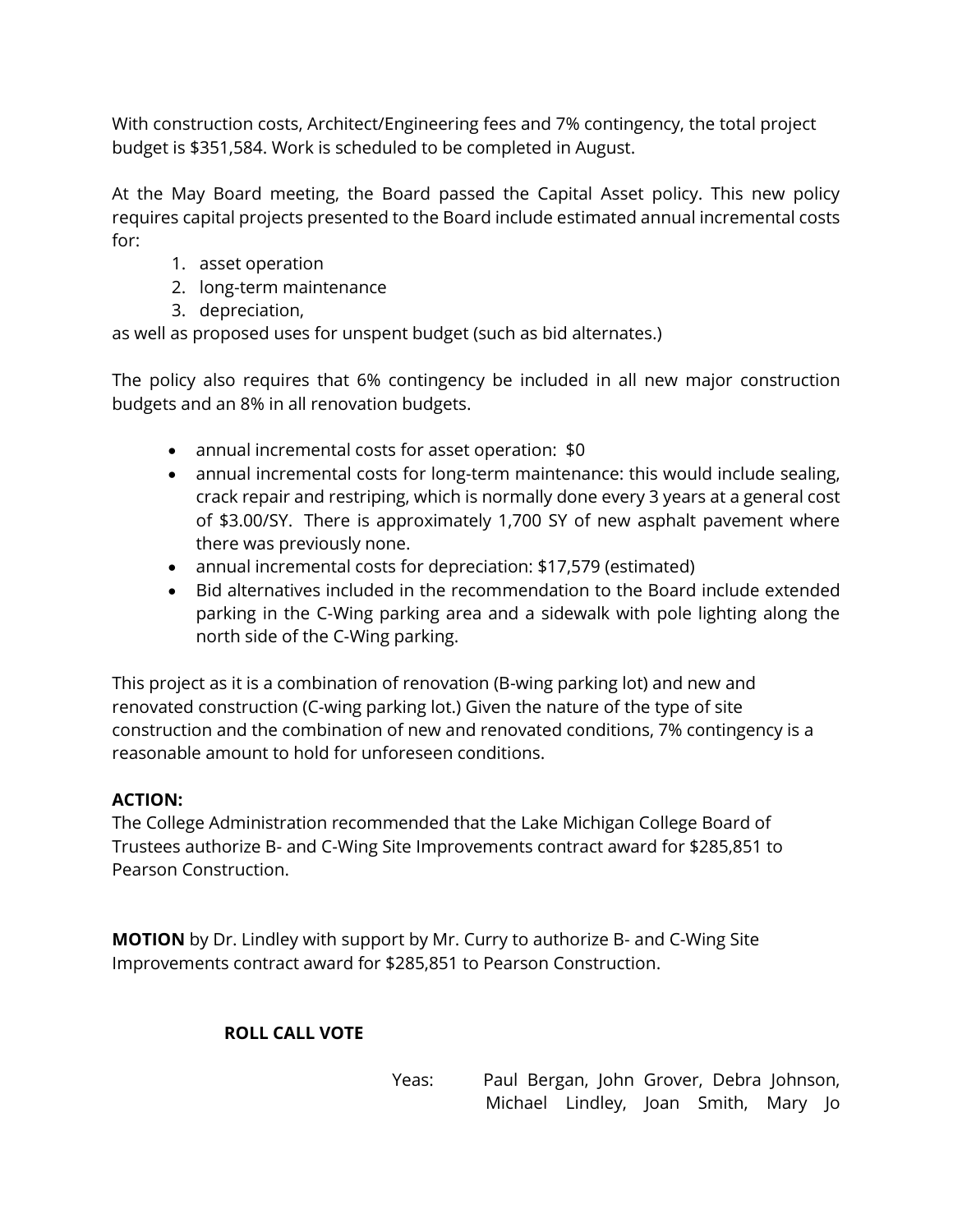Tomasini, Jeff Curry Nays: None Absent: None

### **APPROVED**

# **FISCAL YEAR 2021 OPERATING AND CAPITAL BUDGETS**

The fiscal year 2021 operating and capital budgets were presented to the trustees for approval.

### **ACTION**

Administration requested that the fiscal year 2021 operating and capital budgets be approved by the Lake Michigan College Board of Trustees as presented.

**MOTION** by Mr. Bergan with support by Mr. Curry to approve the fiscal year 2021 operating and capital budgets as presented.

### **ROLL CALL VOTE**

Yeas: Paul Bergan, John Grover, Debra Johnson, Michael Lindley, Joan Smith, Mary Jo Tomasini, Jeff Curry Nays: None Absent: None

### **POLICY REVISIONS**

The following policy revisions were presented to the Board of Trustees for a 1st read and approval.

Human Resources Classified Staff Policy Human Resources Administrator Professional Technical Staff Policy

### **ACTION:**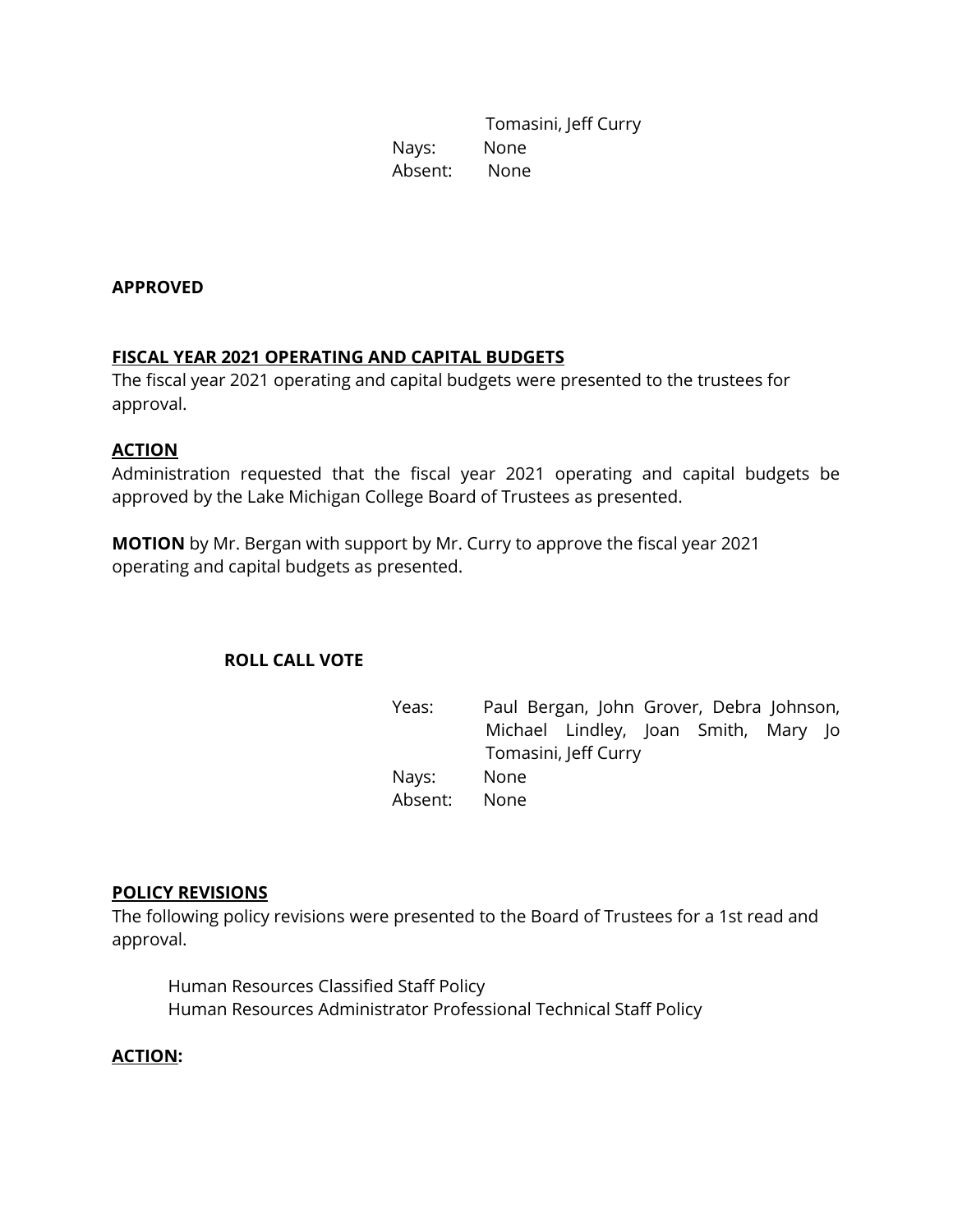College Administration recommended that the Board of Trustees approve the following revisions of the Human Resources Classified Staff policy and Human Resources Administrator Professional Technical Staff policy at today's meeting.

**MOTION** by Ms. Tomasini with support by Mr. Curry accept the following revisions of the Human Resources Classified Staff policy and Human Resources Administrator Professional Technical Staff policy as presented.

# **ROLL CALL VOTE**

| Yeas:   | Paul Bergan, John Grover, Debra Johnson, |  |  |  |
|---------|------------------------------------------|--|--|--|
|         | Michael Lindley, Joan Smith, Mary Jo     |  |  |  |
|         | Tomasini, Jeff Curry                     |  |  |  |
| Nays:   | None                                     |  |  |  |
| Absent: | None                                     |  |  |  |

### **APPROVED**

### **HUMAN RESOURCES – CLASSIFIED STAFF**

| Human Resources                            |
|--------------------------------------------|
| <b>Executive Director, Human Resources</b> |
| $07 - 29 - 82$                             |
| 12-11-17, 07-09-18, 02-05-20, 06-15-20     |
| $06 - 23 - 20$                             |
|                                            |

Lake Michigan College (the College) is an equal opportunity institution, as documented in the *[Non-Discrimination](https://www.lakemichigancollege.edu/policies/non-discrimination)* policy. The College will comply with existing state and federal employment laws.

The College will administer employment of full- and part-time Classified Staff in accordance with this policy and any procedures related to Classified Staff. The College may at any time adopt new policies and procedures or amend those existing. Adoption or amendment will not become effective until such has been communicated to employees and published with the other policies/procedures.

### **Definitions:**

Classified Staff are non-exempt employees, in accordance with the Fair Labor Standards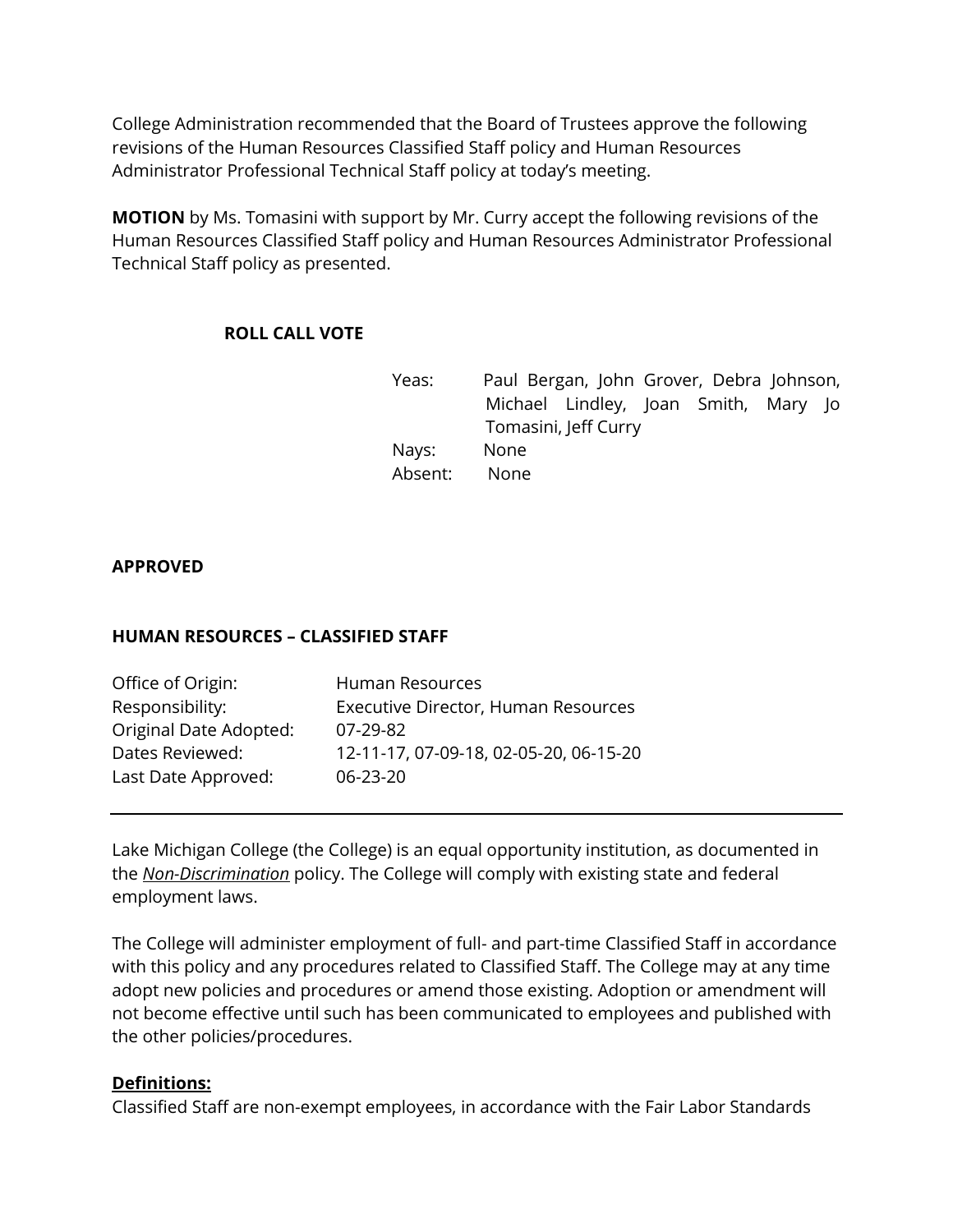Act (FLSA). For the purposes of this document, the terms "Classified Staff" and "employees" are to be used interchangeably, and refer to those individuals employed by the College.

Full-time Classified Staff are Classified Staff employed for 30 or more hours per week for 40 or more weeks annually. Part-time Classified Staff are Classified Staff employed for 29 or fewer hours per week.

Classified staff employment is for an indefinite term and may be terminated by the employee or the College, with or without cause, at any time. Classified Staff positions are considered "at will."

# **Policies:**

**Appointment**: Although appointment is for an indefinite term, Classified Staff are deemed at-will employees and either they or the College may terminate the employment relationship with or without cause or notice at any time.

**Bereavement Leave**: Paid Bereavement Leave will be granted to full-time employees upon the death of a family member as follows. This leave will be granted for workdays falling in the period generally taken from the time of a death.

- Immediate family (current spouse/partner, child, stepchild, parent, parent-in-law, other relative residing in immediate household): 5 days
- Brother, sister, grandparent, grandchild: 3 days
- In-law (grandparent, brother, sister, son, daughter, aunt, uncle, niece, nephew): 1 day

Extenuating circumstances warranting use of Bereavement Leave over an extended period may be approved at the discretion of the supervisor in conjunction with the Executive Director, Human Resources (HR.)

Extenuating circumstances warranting more than the days above may be approved at the discretion of the supervisor in conjunction with the Executive Director, HR, and would be subtracted from the employee's Sick Leave.

**Classes During Work Schedule**: With supervisor approval, a full-time employee may take 1 College class a semester during her/his work schedule, up to 3 contact hours per week.

**Compensation When College is Closed**: Employees working during a Paid Holiday or Emergency Closure will be paid for hours actually worked in addition to emergency closure or holiday pay.

**Constitutional Rights**: The Board of Trustees recognizes the right of any College employee to take or refrain from taking a stand on a political issue and to support or oppose any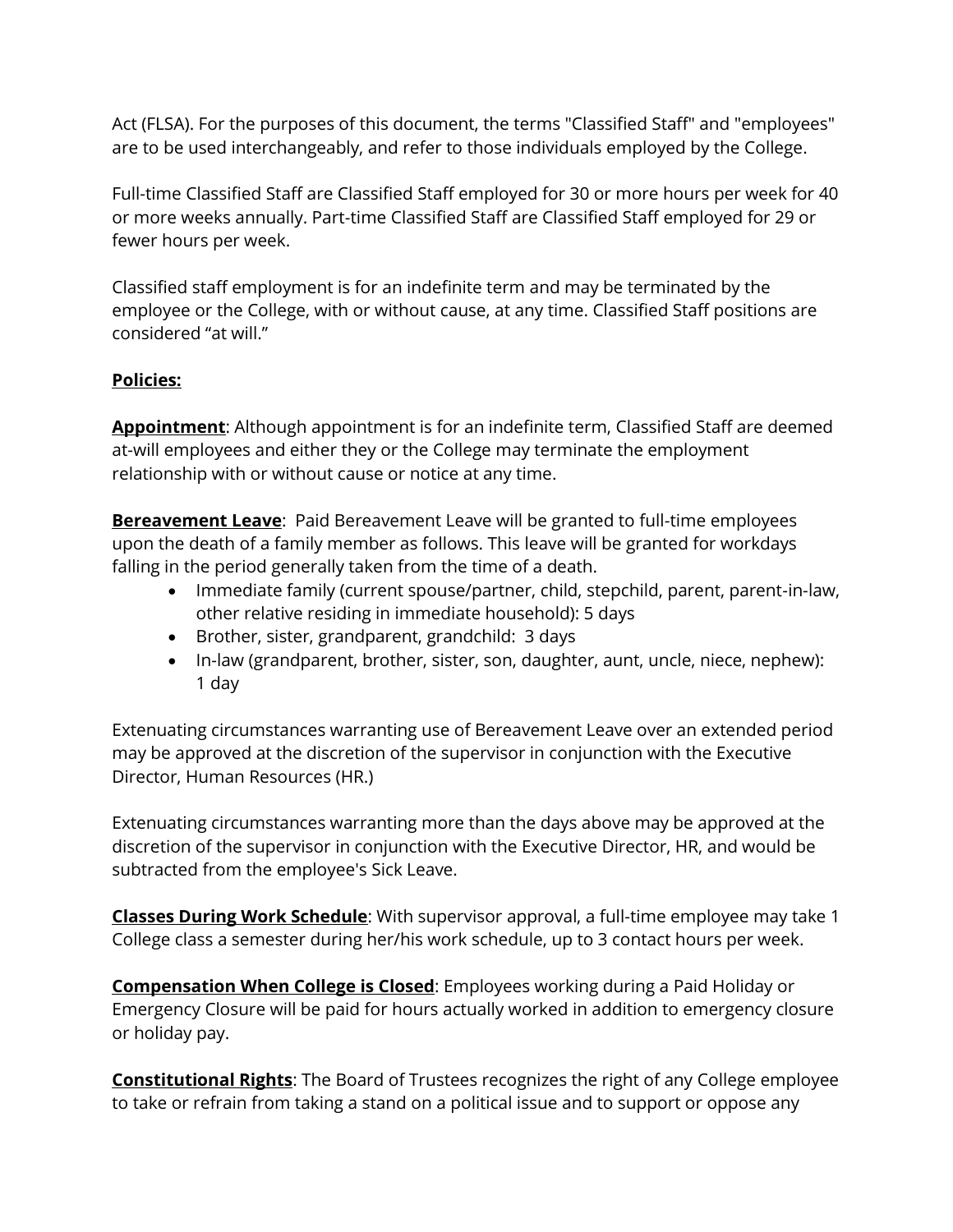issue or candidate. Such activities, however, must be conducted on an individual's own time and off College premises. An individual must exercise reasonable care to show that he/she is acting in her/his capacity as a private citizen.

**Discipline**: The College will follow a system of progressive/corrective discipline. The supervisor and employee are encouraged to informally discuss the situation and/or performance problems before formal corrective steps become necessary.

- In normal circumstances, corrective steps, whether for related or unrelated infractions, will include written warning, followed by suspension with or without pay, and then termination.
- Discipline will be commensurate with the seriousness of the infraction; disciplinary steps may be repeated for less serious infractions or bypassed for more serious infractions.
- The immediate supervisor, in consultation with the department administrator and HR, will determine the seriousness of the action requiring discipline and determine the appropriate level of discipline.
- In determining the seriousness of an infraction, not only will the conduct of the employee be considered but also the consequences of the conduct to the College and its operations.
- The supervisor and HR may administer a Performance Improvement Plan (PIP) for the employee to support improved performance. Successful completion of a PIP does not guarantee continued employment.

**Due Process**: The due process provisions set forth here apply only to situations involving disciplinary suspension or termination of employment for reason of illness, disability or incapacity, or just cause.

Before employment is suspended or terminated, HR will provide the employee with a written notice of suspension or of intent to recommend termination of services. This notice will contain a statement of the reason(s) for the suspension or recommendation for termination in sufficient detail to enable the employee to be informed of the reasons and a copy of the provisions for due process.

Within 5 working days of receipt of a notice of disciplinary suspension or intent to recommend termination of services, the employee may request a meeting with the Executive Director, HR or designee for discussion within 2 weeks. Failure to request a meeting within this time limit will be deemed a waiver of the right of such a meeting and disciplinary suspension or the termination will be in effect as deemed appropriate by the supervisor and the executive administrator of the division, in consultation with Executive Director, HR. If upon meeting, the Executive Director, HR and the employee are unable to agree on the appropriateness of the disciplinary suspension or termination, the employee may appeal to the President by submitting a written request for a meeting for discussion within 5 working days. The decision of the President will be final.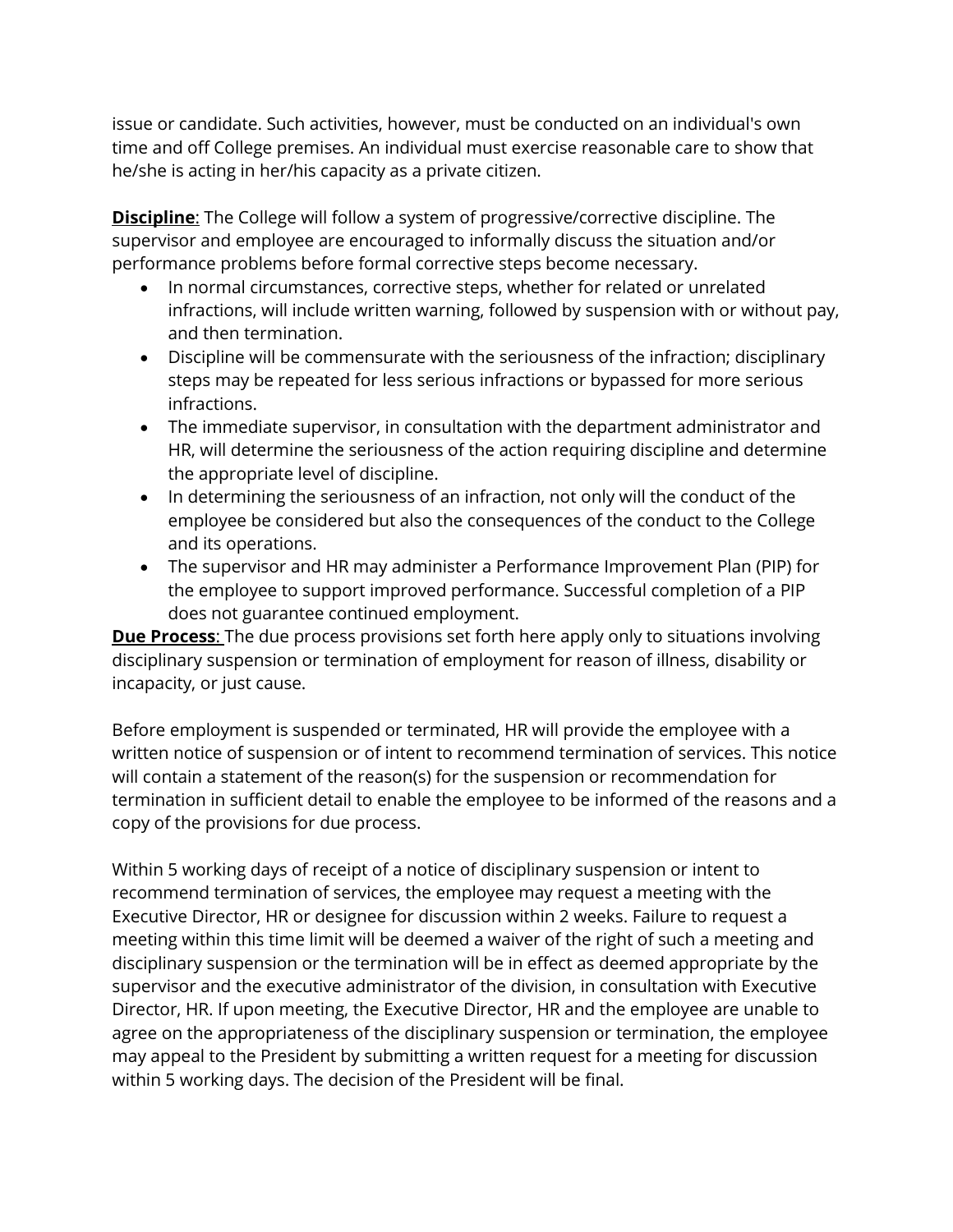The College may terminate or suspend the services of an employee at any time where just cause exists for such termination or suspension. Just cause includes, by way of illustration but not limitation, unsatisfactory performance, gross insubordination, gross violation of College policies, procedures, rules or regulations, abandonment of duties, commission of crimes, or such other conduct as justifies the termination or suspension of employment.

**Emergency Closures**: Employees will be paid for scheduled work hours when the College has an Emergency Closure (e.g., closures due to weather conditions or other sudden, unexpected occurrences.) If the College closes for any reason and the employee is already at work, the employee will receive pay for the remainder of that day's work schedule.

**Employee Responsibilities**: The basic employment obligation of the Classified Staff is to assist in the implementation of the mission and goals of the College.

All employees are expected to continually develop in professional growth and competence, and are encouraged to participate in service to the community.

In addition to special assignments made by the supervisor, employees shall perform all duties and responsibilities as defined in the position job description.

**Holidays**: The College will close to recognize the following Paid Holidays, either on the actual holiday or on alternate week day near the holiday. The Paid Holiday dates will be announced at the beginning of each fiscal year. If a Paid Holiday falls on a date that the employee would have normally been scheduled to work, the employee will receive regular rate wages for the schedule the employee would have worked. This will not apply to employees on a continuous leave of absence.

- Friday before Easter (date varies; 1 Paid Holiday)
- Memorial Day (date varies; 1 Paid Holiday)
- Independence Day (July 4; 1 Paid Holiday on/near July 4, as set by the College)
- Labor Day (date varies, 1 Paid Holiday)
- Wednesday before Thanksgiving, Thanksgiving Day, and the Friday following Thanksgiving Day (dates vary; 3 Paid Holidays)
- Christmas Eve at 12pm through New Year's Day (December 24 at 12pm through January 1; number of Paid Holiday days will vary depending on where the dates fall on the calendar in relation to weekdays and weekends)
- Any other days(s) announced by the College as additional holiday(s)

Employees working during a Paid Holiday or Emergency Closure will be paid for hours actually worked in addition to emergency closure or holiday pay.

# **Illness or Disability**: Refer to *[Accessibility for Persons with Disabilities](https://www.lakemichigancollege.edu/policies/accessibility)* policy.

The College may terminate employment if an employee is unable to satisfactorily perform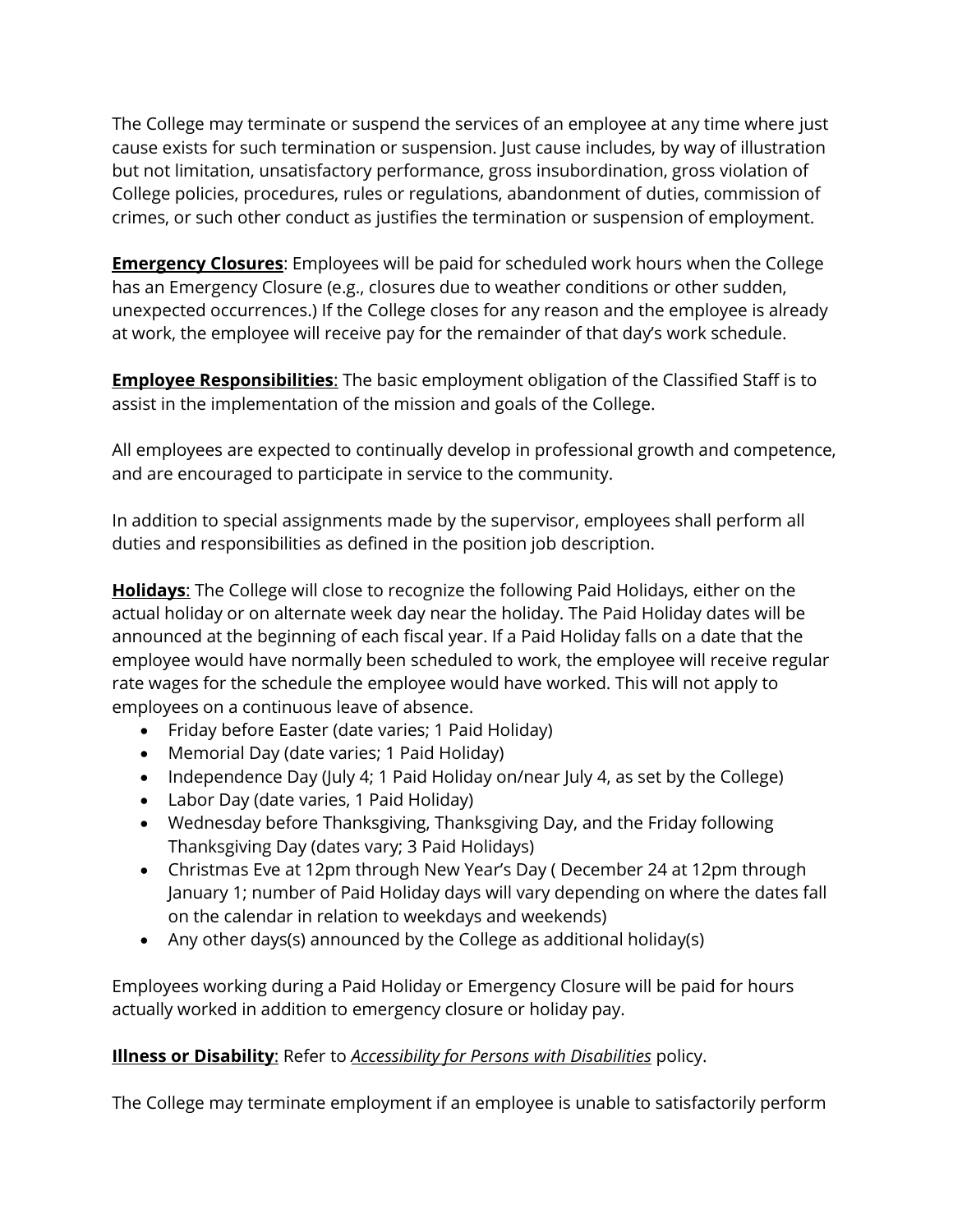or to resume her/his duties because of illness, disability, or incapacity at the expiration of any authorized medical leave of absence. Before employment is so terminated, a written notice of intent to terminate will be delivered to the employee, or to the guardian, spouse, or such other person as may be legally responsible for the employee. Upon receipt of such notice, the employee may request implementation of the provisions for due process set forth herein. No termination will become effective until completion of due process.

**Insurance**: The College will offer insurance to full-time employees and eligible dependents. The employee cost of insurance and types of coverages offered will be determined by the College in compliance with federal and state law.

**Jury Duty**: An employee called and reporting for jury duty must use vacation pay or must remit the payment received from the court for jury duty service to the College when received.

**Mileage Reimbursement**: Refer to *[Mileage Reimbursement](https://www.lakemichigancollege.edu/policies/mileage-reimbursement)* policy.

# **Outside Employment**: Refer to *[Conflict of Interest Policy](https://www.lakemichigancollege.edu/policies/conflict-of-interest---employee)*.

**Overtime**: Full-time employees who work over 40 hours per work week will be paid oneand-a-half times (1.5x) hourly base pay for the hours worked over 40. Work week is defined as Sunday through Saturday. Paid or unpaid leave hours are not considered as hours worked for overtime calculations (e.g., personal days, vacation time, sick leave, paid holidays, emergency closures, etc.)

# **Part-Time Faculty Arrangements**: Refer to *[Teaching by Staff](https://www.lakemichigancollege.edu/policies/teaching-by-staff)* policy.

**Participation in College Groups**: With the approval of the supervisor, an employee may participate in College governance and planning through membership in College committees, councils, taskforces, and/or work groups and in College-approved volunteer opportunities occurring during regular College business hours (such as the Lake Michigan College Foundation Winner's Circle Auction and the Holiday Food Basket.) Employees will be paid for supervisor-approved participation in these activities.

The College will also provide up to 4 hours of supervisor-approved off-campus paid volunteer service leave for each fall and spring semester.

**Performance Review:** Employees will receive at least 1 performance appraisal annually by the supervisor, which will be maintained in the employee personnel file.

**Personal Days**: Each year, full-time employees will be provided 3 paid Personal Days for personal business. Personal Days are not cumulative and will be forfeited if not taken in the fiscal year granted. Personal Days are granted on a pro-rated basis upon hire and then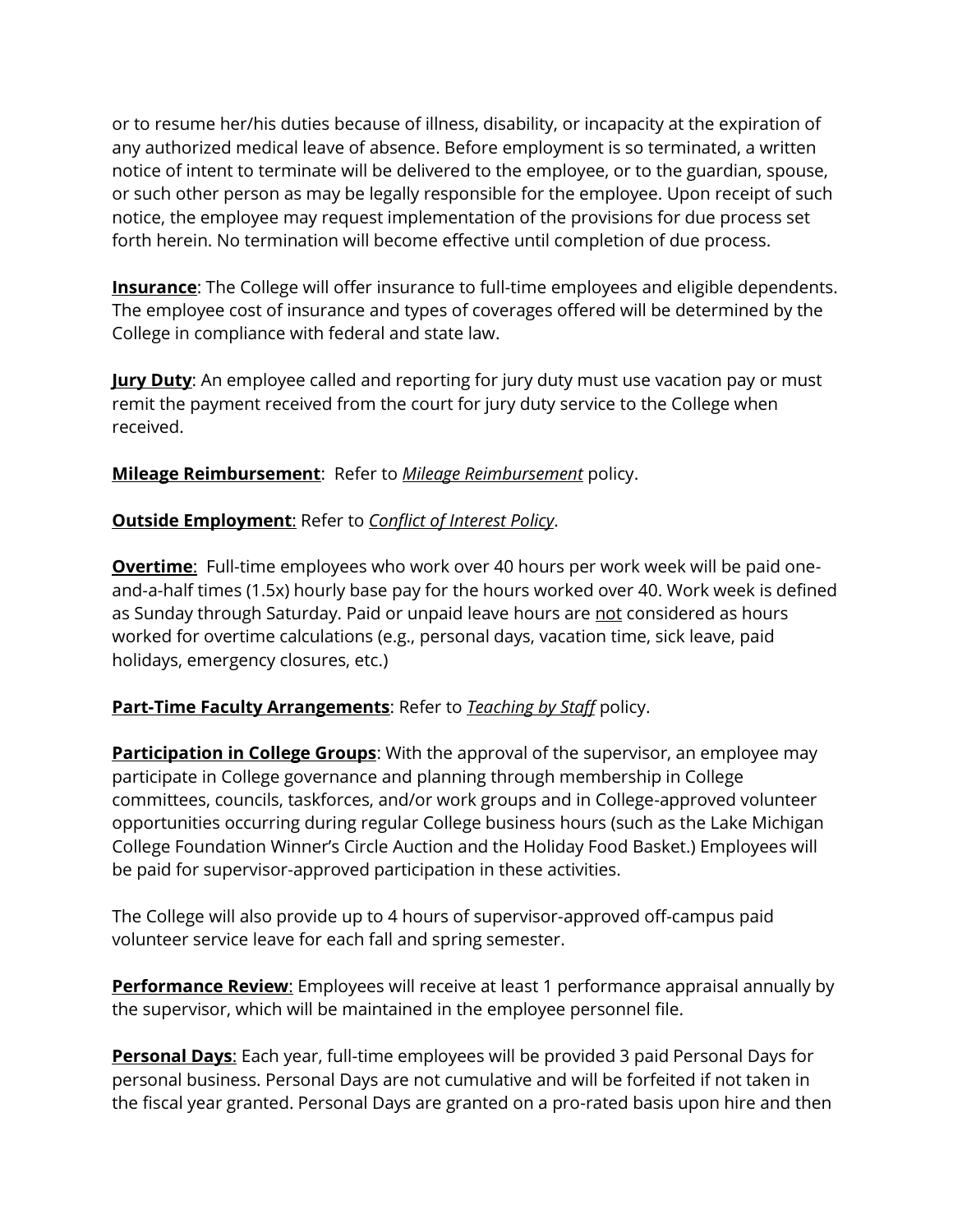annually in July 1.

**Personnel Records**: There will be only one official personnel file for each employee, which will be maintained in HR. The employee has the right to review the contents of the personnel file, excluding letters of recommendation, with an appropriate administrator. Excluding authorized College personnel or agents, no third party will be permitted access to an employee personnel file without the written consent of the employee unless disclosure is ordered in a legal action or government claim.

**Professional Development:** Paid professional development time may be granted with supervisor approval to attend training and other professional development activities.

**Qualifications**: HR possesses the right to judge the qualifications of employees and to determine the requirements for their hire, termination, transfer, or assignment.

Administration will establish minimum qualifications for each job position and will publish the qualifications in job descriptions. Minimum qualifications will adhere to Higher Learning Commission guidelines, criteria, and assumed practices. Minimum qualifications may be amended or modified from time to time as approved by HR.

**Reduction in Force**: The College may terminate employment if it determines that a reduction in the workforce is necessary. In such case, the College will give written notice to the affected employee no less than 10 workdays before the employee's services are to be terminated or will provide 2 weeks' pay in lieu of notice. Health, dental, and vision insurance benefits will continue through the end of the month in which employment ends. Unused vacation time will be forfeited upon termination of employment.

# **Resignation**: Refer to *[Resignation](https://www.lakemichigancollege.edu/policies/resignation)* policy.

**Retirement Plans:** The College will make available the Michigan Public Schools Retirement System (MPSERS) plan.

# **Sick Leave**:

Sick Leave will be awarded annually as of July 1 or upon date of hire. Full-time employees employed on July 1 will receive 96 hours in a sick time bank each July; those beginning work after July 1 will receive a sick time bank upon hire prorated based upon portion of the year remaining.

Employees working less than 40 hours per week will receive a prorated sick time bank in July based on the hours regularly scheduled to be worked compared to a full-time schedule. Such employees beginning work after July 1 will receive a sick time bank upon hire, prorated based on the hours regularly scheduled to be worked and the portion of the year remaining.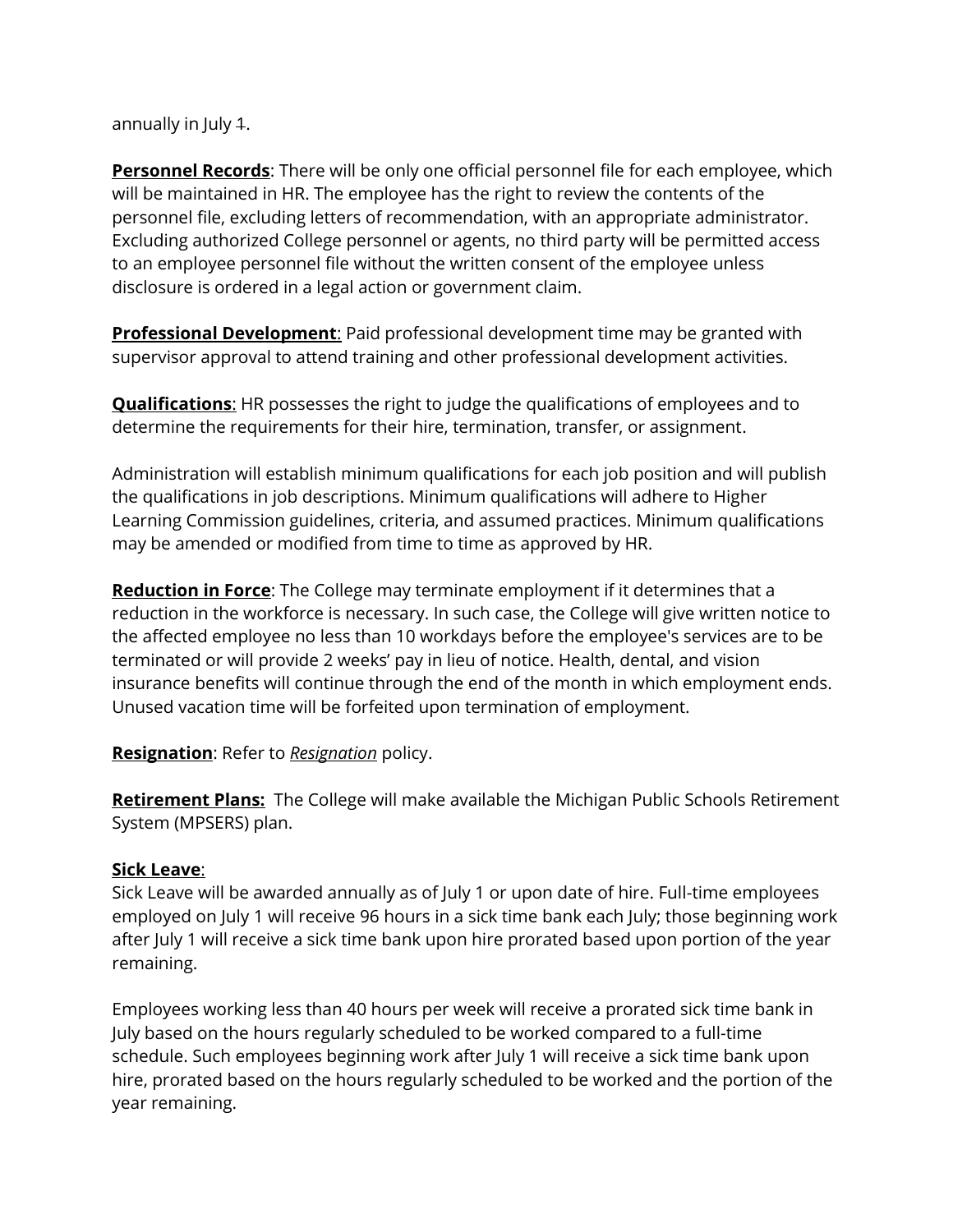Employees may accumulate up to 960 hours. Unused sick time will be forfeited upon termination of employment.

Sick time must be used in no less than 15 minute increments.

The College may, at its discretion, require an employee to submit competent medical verification of any use of paid Sick Leave after 5 working days of absences.

If scheduled Sick Leave (other than those on a continuous leave of absence) falls when the College has an Emergency Closure, the employee is not required to use Sick Leave for that day or hours.

**Termination:** If employment is terminated, the College will have no further obligations to the employee for salary or benefits from and after the date of termination subject to relevant statutes. However, health, dental, and vision insurance benefits will continue through the end of the month in which employment ends. Unused vacation time will be forfeited upon termination of employment.

**Temporary Military Leave:** Leave will be granted to an employee called for temporary military duty according to Federal statutes.

# **Tuition Waiver**: Refer to *Tuition Waiver - [Faculty and Staff](https://www.lakemichigancollege.edu/node/4519)* policy.

**Vacancies, Transfers & Assignments**: The Board of Trustees has delegated to the President or designee the sole authority to hire, transfer, or reassign employees. All vacancies and new positions will be posted unless filled by reassignment or reorganization.

An employee may request a change in departmental assignment to another area within her/his competency by giving official written notice to her/his supervisor with a copy to the Executive Director of HR. A request does not guarantee approval of the transfer.

The College retains the right to reassign or transfer any employee to any position or department within her/his competency at its sole discretion. Such involuntary transfers will not normally result in a decrease in compensation. Exceptions may occur if current pay rate falls outside of the DBM pay grade of newly assigned position.

### **Vacation**:

Vacation is awarded annually as of July 1 or upon date of hire. Full-time Classified Staff employed on July 1 will receive 160 hours in a vacation bank each July, unless specifically grandfathered-in in writing under prior policies that provided more than 160 hours. Fulltime employees beginning work after July 1 will receive a vacation bank upon hire prorated based upon portion of the year remaining.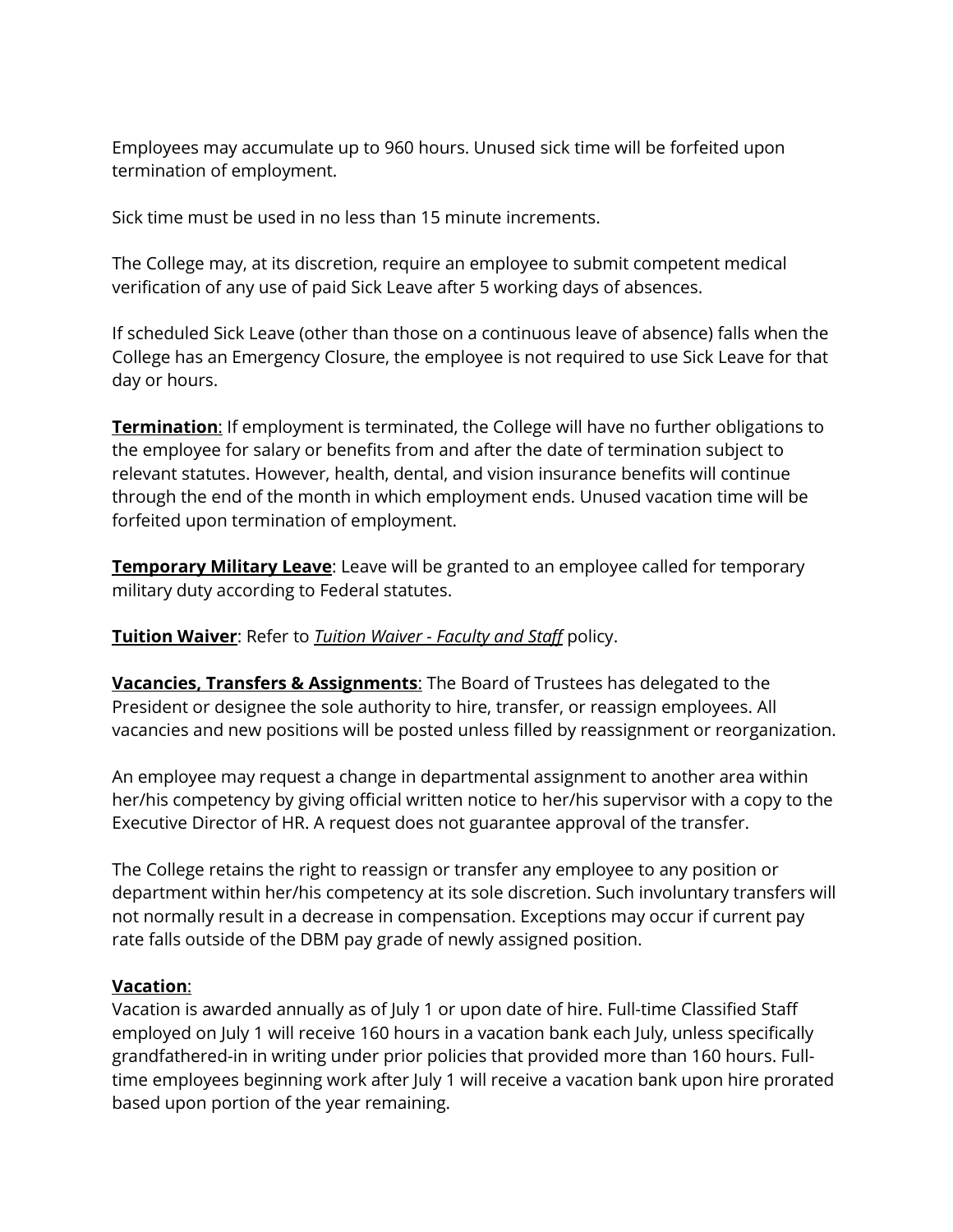Employees working less than 40 hours per week will receive a prorated vacation bank in July based on the hours regularly scheduled to be worked compared to a full-time schedule. Such employees beginning work after July 1 will receive a vacation bank upon hire, prorated based upon the hours regularly scheduled to be worked and the portion of the year remaining.

Vacation is not cumulative, and is forfeited if not taken during the fiscal year awarded. Unused vacation time will be forfeited upon termination of employment.

Vacation must be approved in advance by the supervisor, and must be used in no less than 15 minute increments.

If scheduled Vacation falls when the College has an Emergency Closure, the employee is not required to use Vacation for that day or hours.

**Wage Determination**: The President or designee has the authority to offer wages, consistent with the College compensation philosophy and/or contractual obligations. The College may at any time develop and/or modify wage placement criteria and procedures, which will be published or disseminated among employees.

# **Wellness Leave:**

Full-time employees may take up to 1.5 hours of supervisor-approved paid wellness leave each week to participate in wellness activities on campus. Part-time employees may take up to 45 minutes each week. The time may be taken at one time or split throughout the week to equal the total. This time is not cumulative from week-to-week and is not paid out upon employee separation.

**Work Locations**: At the discretion of and with approval by supervisor, employee may work offsite (including at home) on an ad hoc basis.

**Work Schedule**: Employee work schedules are assigned by the supervisor in accordance with departmental and College needs.

The work schedule of a full-time employee will include a daily lunch time of 30 minutes or 1 hour, unpaid by the College, and two 15-minute paid breaks, paid by the College.

The work schedule of a part-time employee is not required to include a lunch break or any 15-minute breaks unless the employee is under 18 years of age.

**References**: [Accessibility for Persons with Disabilities](https://www.lakemichigancollege.edu/policies/accessibility) policy [Conflict of Interest](https://www.lakemichigancollege.edu/policies/conflict-of-interest---employee) policy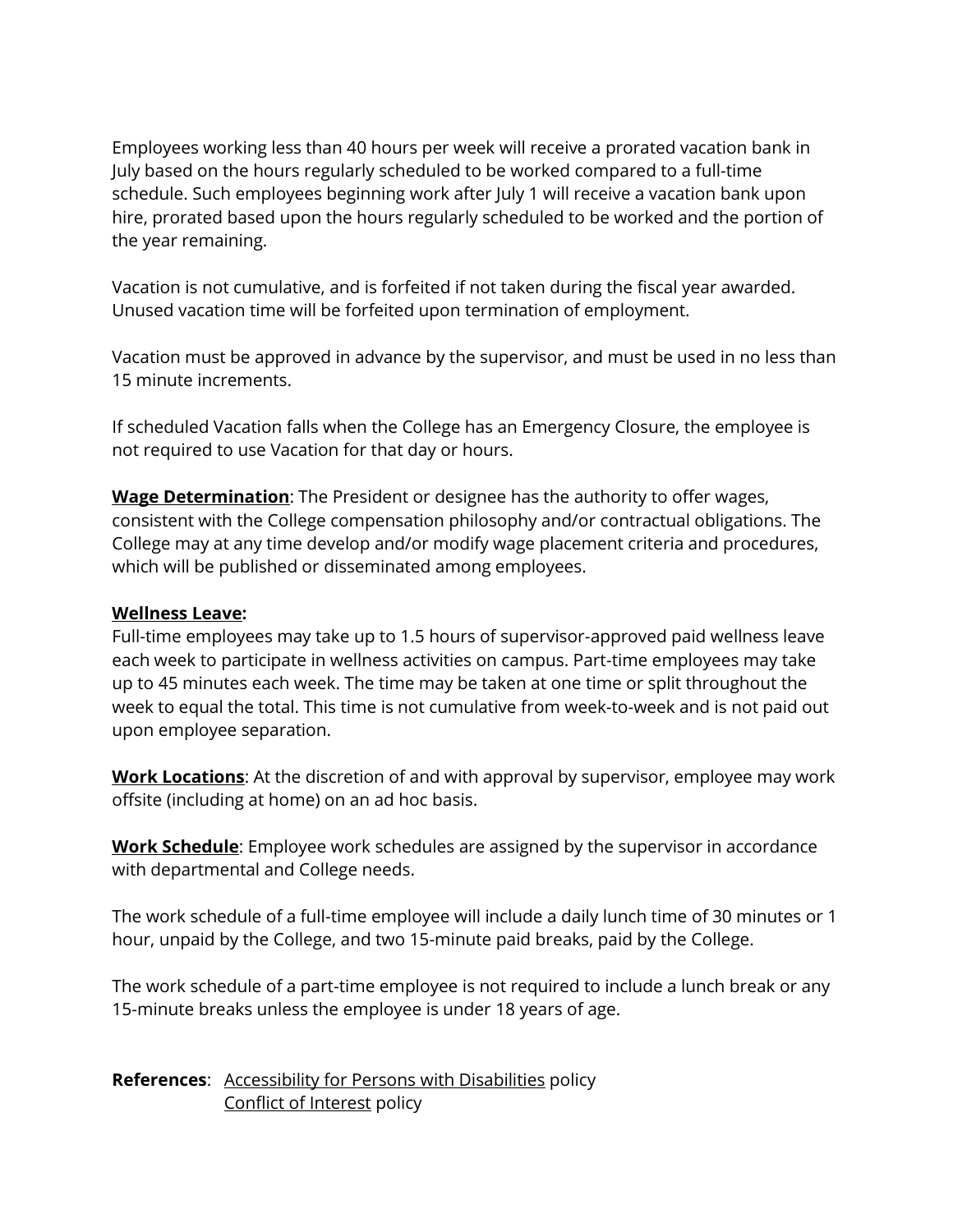[Mileage Reimbursement](https://www.lakemichigancollege.edu/policies/mileage-reimbursement) policy [Non-Discrimination](https://www.lakemichigancollege.edu/policies/non-discrimination) policy [Resignation](https://www.lakemichigancollege.edu/policies/resignation) policy [Teaching by Staff](https://www.lakemichigancollege.edu/policies/teaching-by-staff) policy Tuition Waiver - [Faculty and Staff](https://www.lakemichigancollege.edu/node/4519) policy

## **ADMINISTRATORS & PROFESSIONAL/TECHNICAL STAFF**

| Office of Origin:      | Human Resources                     |
|------------------------|-------------------------------------|
| Responsibility:        | Executive Director, Human Resources |
| Original Date Adopted: | $07 - 29 - 82$                      |
| Date Reviewed:         | 08-18-14, 10-21-18, 06-15-2020      |
| Last Date Approved:    | 09-23-14, 06-23-2020                |

Lake Michigan College (the College) is an equal opportunity institution, as documented in the *[Non-Discrimination](https://www.lakemichigancollege.edu/policies/non-discrimination)* policy. The College will comply with existing state and federal employment laws.

The College will administer employment of full- and part-time Administrator and Professional/Technical (Pro/Tech) staff in accordance with this policy and any procedures related thereto. The College may at any time adopt new policies and procedures or amend those existing. Adoption or amendment will not become effective until such has been communicated to employees and published with the other policies/procedures.

Administrators and Pro/Tech are exempt employees in accordance with the Fair Labor Standards Act (FLSA) excluding faculty, on call staff, union employees, and temporary employees.

For the purposes of this document, the terms "Administrator" and "Pro/Tech" may be used interchangeably with "employee" or "employees," and refer to those individuals employed by the College.

# **Definitions:**

Administrators are executive or managerial employees whose job description has graded into DBM Bands D and E.

Pro/Tech are generally professional or managerial employees whose job description has graded into DBM C.

Full-time employees are those employed for 30 or more hours per week for 40 or more weeks annually. Part-time employees are those employed for 29 or fewer hours per week.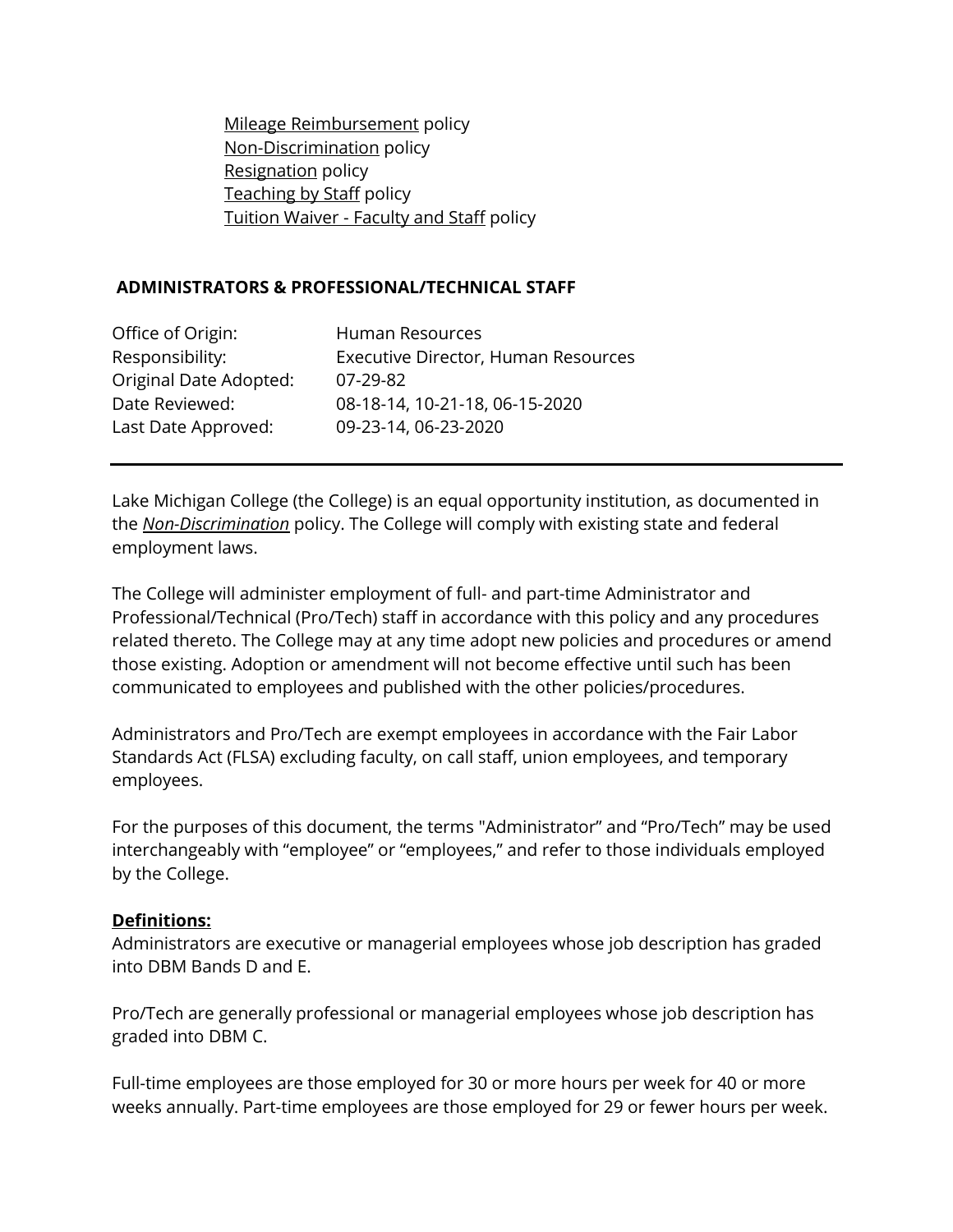Employment is for an indefinite term and may be terminated by the employee or the College, with or without cause, at any time. Employees are considered "at will."

# **Policies:**

**Appointment**: Administrators and Pro/Tech employees are deemed at-will employees. Either the employee or the College may terminate the employment relationship with or without cause or notice at any time.

**Attendance at Graduation Ceremony**: It is recommended that all Administrators attend graduation ceremonies. The College will provide academic regalia for graduation exercises.

**Bereavement Leave**: Paid Bereavement Leave will be granted to full-time employees as follows upon a death in the family. Bereavement Leave will be granted for workdays falling within the period generally taken from the time of a death.

- Immediate family member (current spouse/partner, child, stepchild, parent, parentin-law, other relative residing in immediate household): 5 days
- Brother, sister, grandparent, grandchild: 3 days
- In-law (grandparent, brother, sister, son, daughter, aunt, uncle, niece, nephew): 1 day

Extenuating circumstances warranting use of Bereavement Leave over an extended period may be approved at the discretion of the supervisor in conjunction with the Executive Director, Human Resources (HR.)

Extenuating circumstances warranting more than the days above may be approved at the discretion of the supervisor in conjunction with the Executive Director, HR, and will be subtracted from the employee's Sick Leave.

**Classes During Work Schedule**: With supervisor approval, full-time employees may take 1 College class a semester during her/his work schedule, up to 3 contact hours per week.

**Constitutional Rights**: The Board of Trustees (Board) recognizes the right of any employee to take or refrain from taking a stand on a political issue and to support or oppose any issue or candidate. Such activities, however, must be conducted on an individual's own time and off College premises. An individual must exercise reasonable care to show that he/she is acting in her/his capacity as a private citizen.

**Discipline**: The College will follow a system of progressive/corrective discipline. The supervisor and employee are encouraged to informally discuss the situation and/or performance problems before formal corrective steps become necessary.

• In normal circumstances, corrective steps, whether for related or unrelated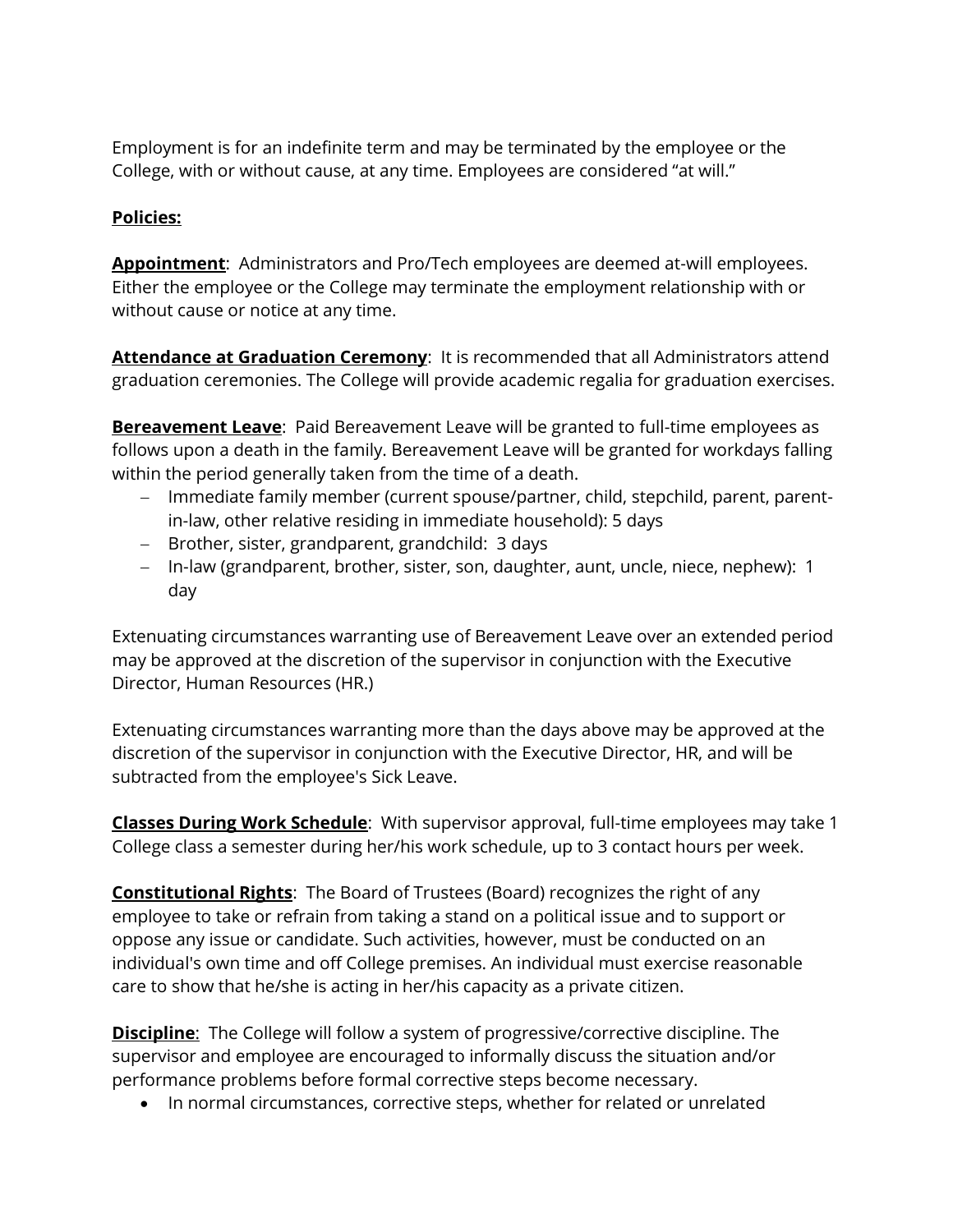infractions, will include written warning, followed by suspension with or without pay, and then termination.

- Discipline will be commensurate with the seriousness of the infraction; disciplinary steps may be repeated for less serious infractions or bypassed for more serious infractions.
- The immediate supervisor, in consultation with the department administrator and HR, will determine the seriousness of the action requiring discipline and determine the appropriate level of discipline.
- In determining the seriousness of an infraction, not only will the conduct of the employee be considered but also the consequences of the conduct to the College and its operations.
- The supervisor and HR may administer a Performance Improvement Plan (PIP) for the employee to support improved performance. Successful completion of a PIP does not guarantee continued employment.

**Due Process**: The due process provisions set forth here apply only to situations involving disciplinary suspension or termination of employment for reason of illness, disability or incapacity, or just cause.

Before employment is suspended or terminated, HR will provide the employee with a written notice of suspension or of intent to recommend termination of services. This notice will contain a statement of the reason(s) for the suspension or recommendation for termination in sufficient detail to enable the employee to be informed of the reasons and a copy of the provisions for due process.

Within 5 working days of receipt of a notice of disciplinary suspension or intent to recommend termination of services, the employee may request a meeting with the Executive Director, HR or designee for discussion within 2 weeks. Failure to request a meeting within this time limit will be deemed a waiver of the right to such a meeting, and the disciplinary suspension or termination will be in effect as deemed appropriate by the supervisor and the executive administrator of the division, in consultation with Executive Director, HR. If upon meeting, the Executive Director, HR and the employee are unable to agree on the appropriateness of the disciplinary suspension or termination, the employee may appeal to the President by submitting a written request for a meeting for discussion within 5 working days. The decision of the President will be final.

The College may terminate or suspend employment of an employee at any time where just cause exists for such termination or suspension. Just cause includes, by way of illustration but not limitation, unsatisfactory performance; gross insubordination; gross violation of College policies, procedures, rules, or regulations; abandonment of duties; commission of crimes; or such other conduct as justifies the termination or suspension of employment.

The College may terminate employment if an employee is unable to satisfactorily perform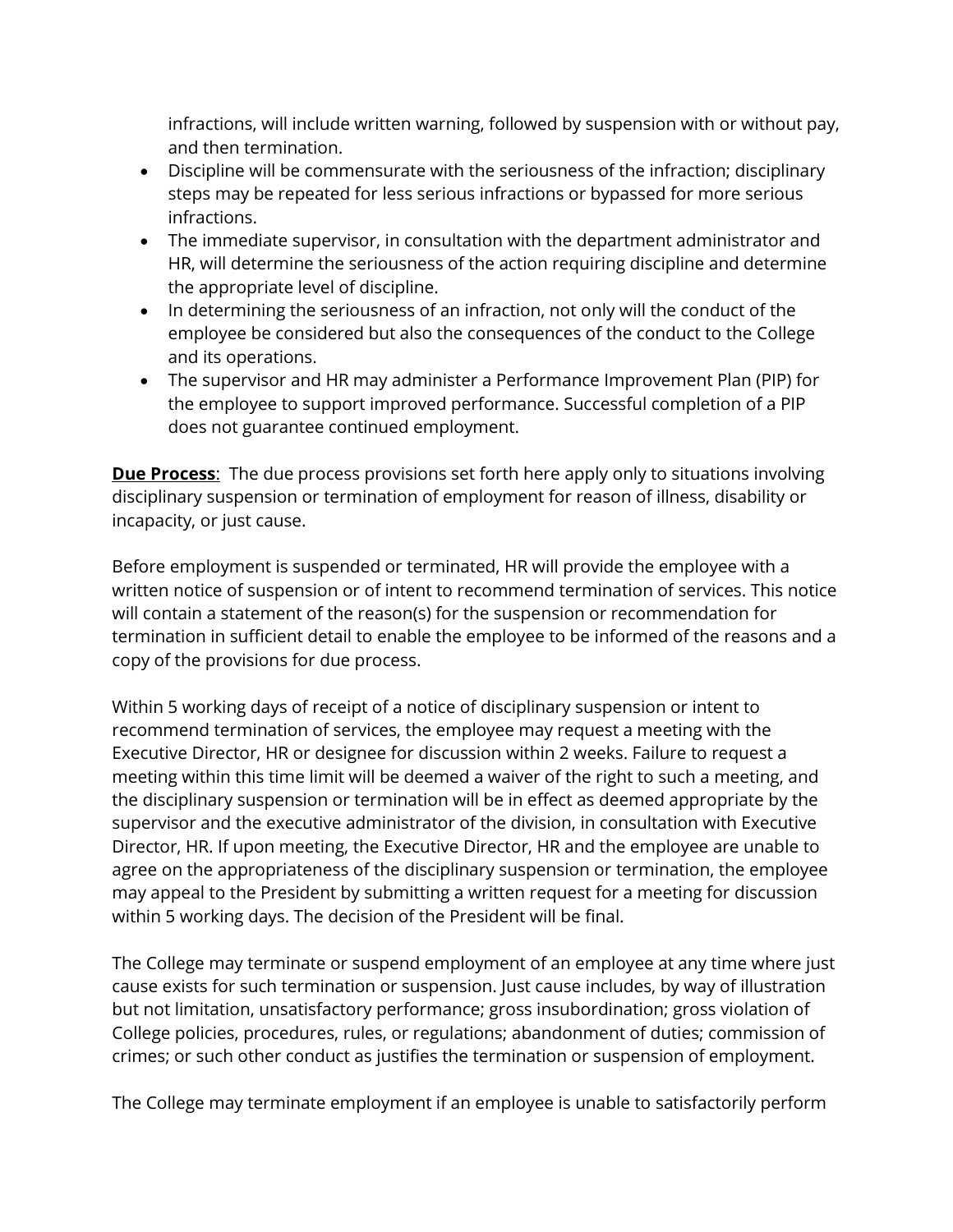or resume her/his duties because of illness, disability, or incapacity at the expiration of any authorized medical leave of absence. Before employment is so terminated, a written notice of intent to terminate will be delivered to the employee, or to the guardian, spouse, or such other person as may be legally responsible for the employee. Upon receipt of such notice, the employee may request implementation of the provisions for due process set forth herein. No termination will become effective until completion of due process.

**Emergency Closures**: Employees will be paid for scheduled work hours when the College has an Emergency Closure (e.g., closes due to weather conditions or other sudden, unexpected occurrences.) If the College closes for any reason and the employee is already at work, the employee will receive pay for the remainder of that day's work schedule.

If an employee's scheduled Vacation or Sick Leave (other than those on a continuous leave of absence) falls when there is an Emergency Closure, the employee is not required to use Vacation or Sick Leave for that day or hours.

**Employee Responsibilities:** The basic employment obligation of the employee is to assist in the implementation of the College mission and goals, to administer policies and procedures. Performance of these responsibilities will be accomplished without regard to hours.

All employees are expected to continually develop in professional growth and competence, and are encouraged to participate in service to the community.

In addition to special assignments made by the supervisor, employees shall perform all duties and responsibilities as defined in the position job description.

**Holidays**: The College will close to recognize the following Paid Holidays, either on the actual holiday or an alternate weekday near the holiday. The Paid Holiday dates will be announced at the start of each fiscal year. If the Paid Holiday falls on a date that the employee would have normally been scheduled to work, the employee will receive regular rate wages for the hours the employee would have worked. This will not apply to employees on a continuous leave of absence.

- Friday before Easter (date varies; 1 Paid Holiday)
- Memorial Day (date varies; 1 Paid Holiday)
- Independence Day (July 4; 1 Paid Holiday on/near July 4, as set by College)
- Labor Day (date varies, 1 Paid Holiday)
- Wednesday before Thanksgiving, Thanksgiving Day, and the Friday following Thanksgiving Day (dates vary; 3 Paid Holidays)
- Christmas Eve at 12pm through New Year's Day (December 24 at 12pm through January 1; number of Paid Holiday days vary depending on where the dates fall on the calendar in relation to weekdays and weekends)
- Any other days(s) announced by the College as additional holiday(s)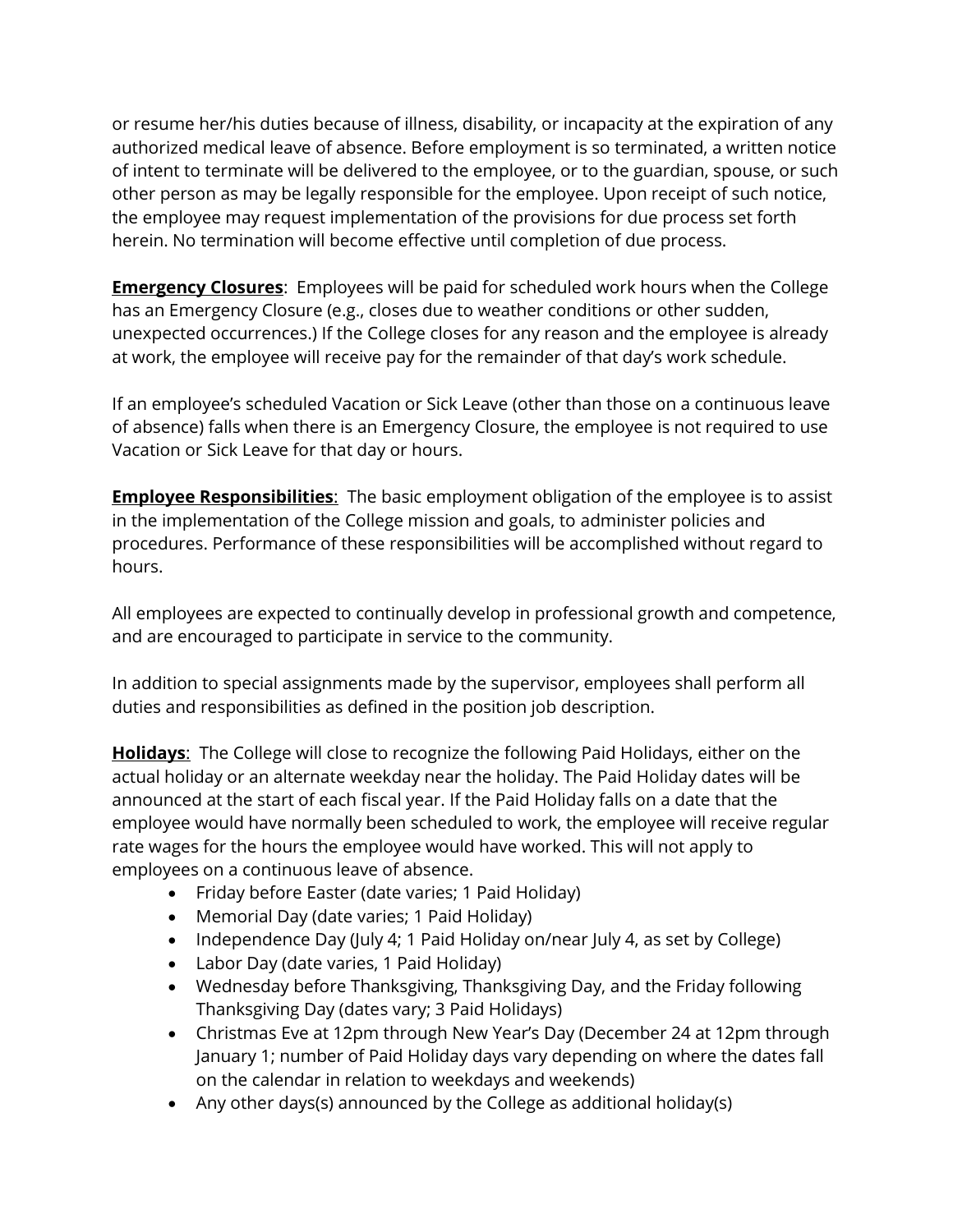# **Illness or Disability**: Refer to *[Accessibility for Persons with Disabilities](https://www.lakemichigancollege.edu/policies/accessibility)* policy.

**Insurance**: The College will offer health insurance to full-time employees and eligible dependents. The employee cost of insurance and types of coverages offered will be determined by the College in compliance with federal and state law.

**Jury Duty**: An employee called and reporting for jury duty must use vacation pay or must remit the payment received from the court for jury duty service to the College when received.

# **Mileage Reimbursement**: Refer to *[Mileage Reimbursement](https://www.lakemichigancollege.edu/policies/mileage-reimbursement)* policy

**Outside Employment**: Refer to *[Conflict of Interest Policy](https://www.lakemichigancollege.edu/policies/conflict-of-interest---employee)*.

# **Part-Time Faculty Arrangements**: Refer to *[Teaching by Staff](https://www.lakemichigancollege.edu/policies/teaching-by-staff)* policy.

**Personnel Records**: There will be only one official personnel file for each employee, which will be maintained in HR. The employee has the right to review the contents of the personnel file, excluding letters of recommendation, with a member of the Human Resources Department. Excluding authorized College personnel or agents, no third party will be permitted access to an employee personnel file without the written consent of the employee unless disclosure is ordered in a legal action or government claim.

**Participation in College Groups**: With the approval of the supervisor, an employee may participate in College governance and planning through membership in College committees, councils, taskforces, and/or work groups and in College-approved volunteer opportunities occurring during regular College business hours (such as the Lake Michigan College Foundation Winner's Circle Auction and the Holiday Food Basket.) Employees will be paid for supervisor-approved participation in these activities.

The College will also provide up to 4 hours of supervisor-approved off-campus paid volunteer service leave for each fall and spring semester.

**Performance Review**: Employees will receive at least 1 performance appraisal annually by the supervisor, which will be maintained in the employee personnel file.

**Personal Days:** Full-time employees will be granted 3 paid Personal Days annually for personal business. Personal Days are not cumulative and will be forfeited if not taken in the fiscal year granted. Personal Days are granted on a pro-rated basis upon hire and then annually in July.

**Professional Development:** Paid Professional Development time may be granted with supervisor approval to attend training and participate in other professional development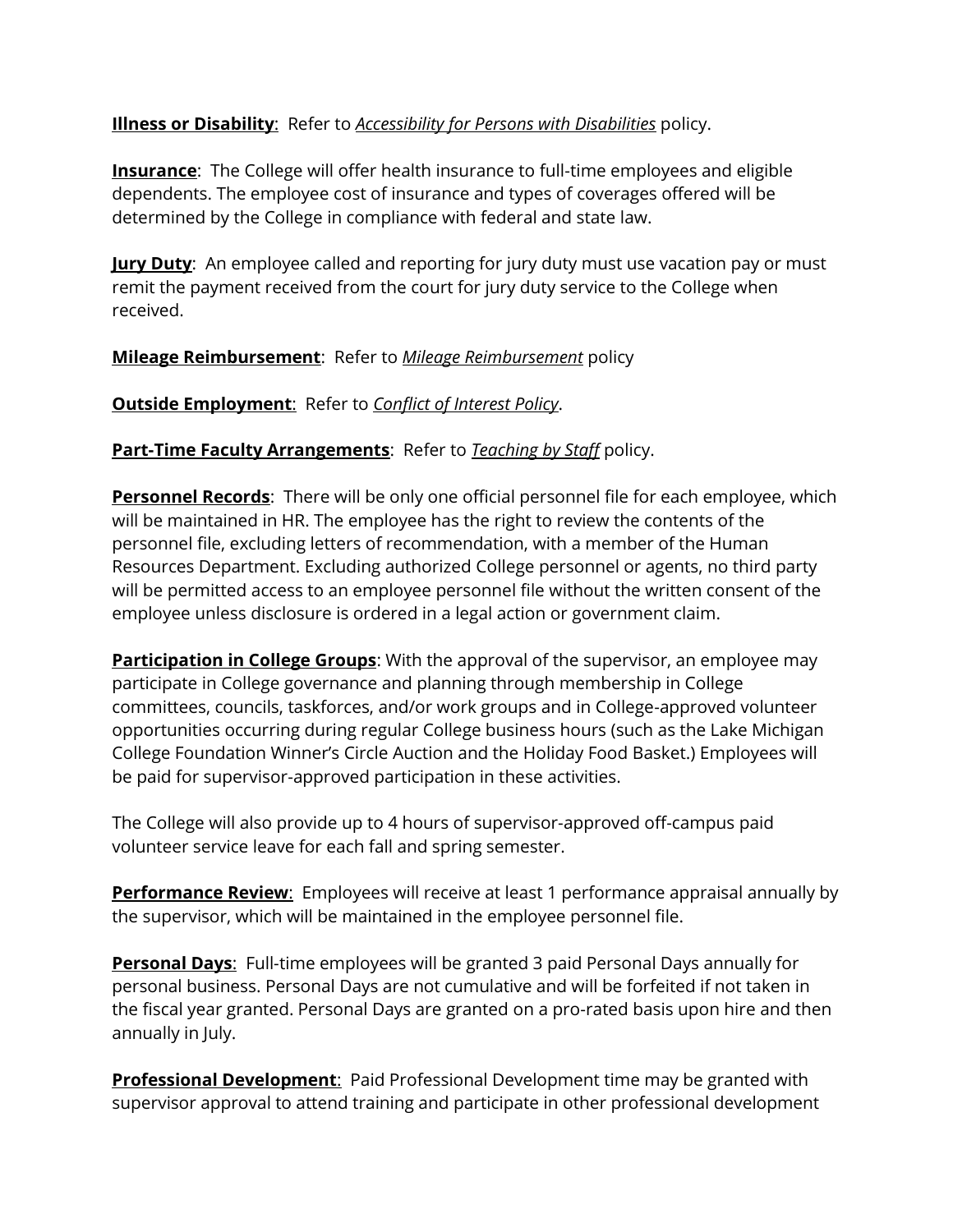activities.

**Qualifications**: HR possesses the right to judge the qualifications of employees and to determine the requirements for their hire, termination, transfer, or assignment.

Administration will establish minimum qualifications for each job position and will publish the qualifications in job descriptions. Minimum qualifications will adhere to Higher Learning Commission guidelines, criteria, and assumed practices. Minimum qualifications may be amended or modified from time to time as approved by HR.

**Reduction in Force**: The College may terminate employment if it determines that a reduction in the workforce is necessary. In such case, the College will give written notice to the affected employee no less than 10 workdays before the employee's services are to be terminated or will provide 2 weeks' pay in lieu of notice. Health, dental, and vision insurance benefits will continue through the end of the month in which employment ends. Unused vacation time will be forfeited upon termination of employment.

# **Resignation**: Refer to *[Resignation](https://www.lakemichigancollege.edu/policies/resignation)* policy.

**Retirement Plans:** The College will make available an optional retirement salary deferral plan where employees may make pre-tax contributions to tax-deferred retirement accounts, such as a 403(b) plan, as well as the Michigan Public Schools Retirement System (MPSERS) plan.

**Sabbatical Leave**: See *Sabbatical Leave- [Administrators & Professional / Technical Staff](https://www.lakemichigancollege.edu/policies/sabbatical-leave---administrators-professional-technical-staff)* policy.

**Sick Leave**: Sick Leave is awarded annually as of July 1 or upon date of hire. Full-time employees employed on July 1 will receive 96 hours of Sick Leave in a bank each July; those beginning work after July 1 will receive a sick time bank upon hire prorated based upon portion of the year remaining.

Employees working less than 40 hours per week will receive a prorated sick time bank in July based on the hours regularly scheduled to be worked compared to a full-time schedule. Such employees beginning work after July 1 will receive a sick time bank upon hire, prorated based on the hours regularly scheduled to be worked and the portion of the year remaining.

Employees may accumulate up to 960 sick hours. Unused sick time will be forfeited upon termination of employment.

Sick time must be used in no less than half-day increments.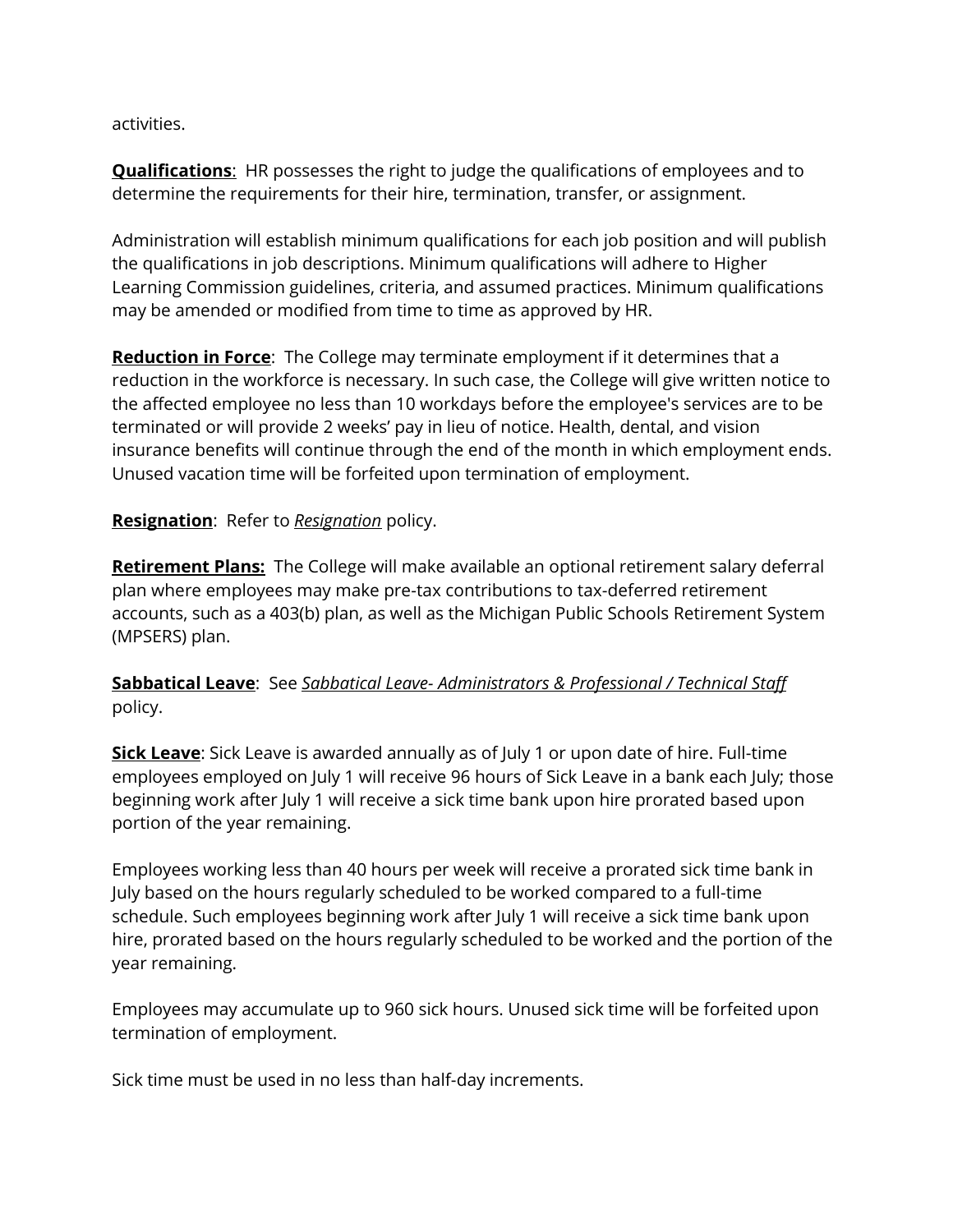The College may, at its discretion, require an employee to submit competent medical verification of any use of paid Sick Leave after 5 working days of absences.

If scheduled Sick Leave (other than those on a continuous leave of absence) falls when the College has an Emergency Closure, the employee is not required to use Sick Leave for that day or hours.

**Termination:** If employment is terminated, the College will have no further obligations to the employee for salary from and after the date of termination, subject to relevant statutes. Health, dental, and vision insurance benefits will continue through the end of the month in which employment ended. Unused vacation time will be forfeited upon termination of employment.

**Temporary Military Leave**: Leave will be granted to an employee called for temporary military duty according to Federal statutes.

# **Tuition Waiver**: Refer to *Tuition Waiver - [Faculty and Staff](https://www.lakemichigancollege.edu/node/4519)* policy

**Vacancies, Transfers & Assignments**: The Board has delegated to the President or designee the sole authority to hire, transfer, or reassign employees. All vacancies and new positions will be posted unless filled by reassignment or reorganization.

An employee may request a change in departmental assignment to another area within her/his competency by giving official written notice to her/his supervisor with a copy to the Executive Director, HR. A request does not guarantee approval of the transfer.

The College retains the right to reassign or transfer any employee to any position or department within her/his competency at its sole discretion. Such involuntary transfers will not normally result in a decrease in compensation. Exceptions may occur if current pay rate falls outside of DBM pay grade of newly assigned position.

**Vacation**: Vacation is awarded annually as of July 1 or upon date of hire. Full-time employees employed on July 1 will receive 160 hours of vacation in a bank each July; those beginning work after July 1 will receive a vacation bank upon hire prorated based upon portion of the year remaining.

Employees working a full-time, regular schedule of less than 40 hours per week will receive a prorated vacation bank in July based on the hours regularly scheduled to be worked compared to a full-time schedule. Such employees beginning work after July 1 will receive a vacation bank upon hire, prorated based on the hours regularly scheduled to be worked and the portion of the year remaining.

Vacation is not cumulative, and is forfeited if not taken during the fiscal year awarded.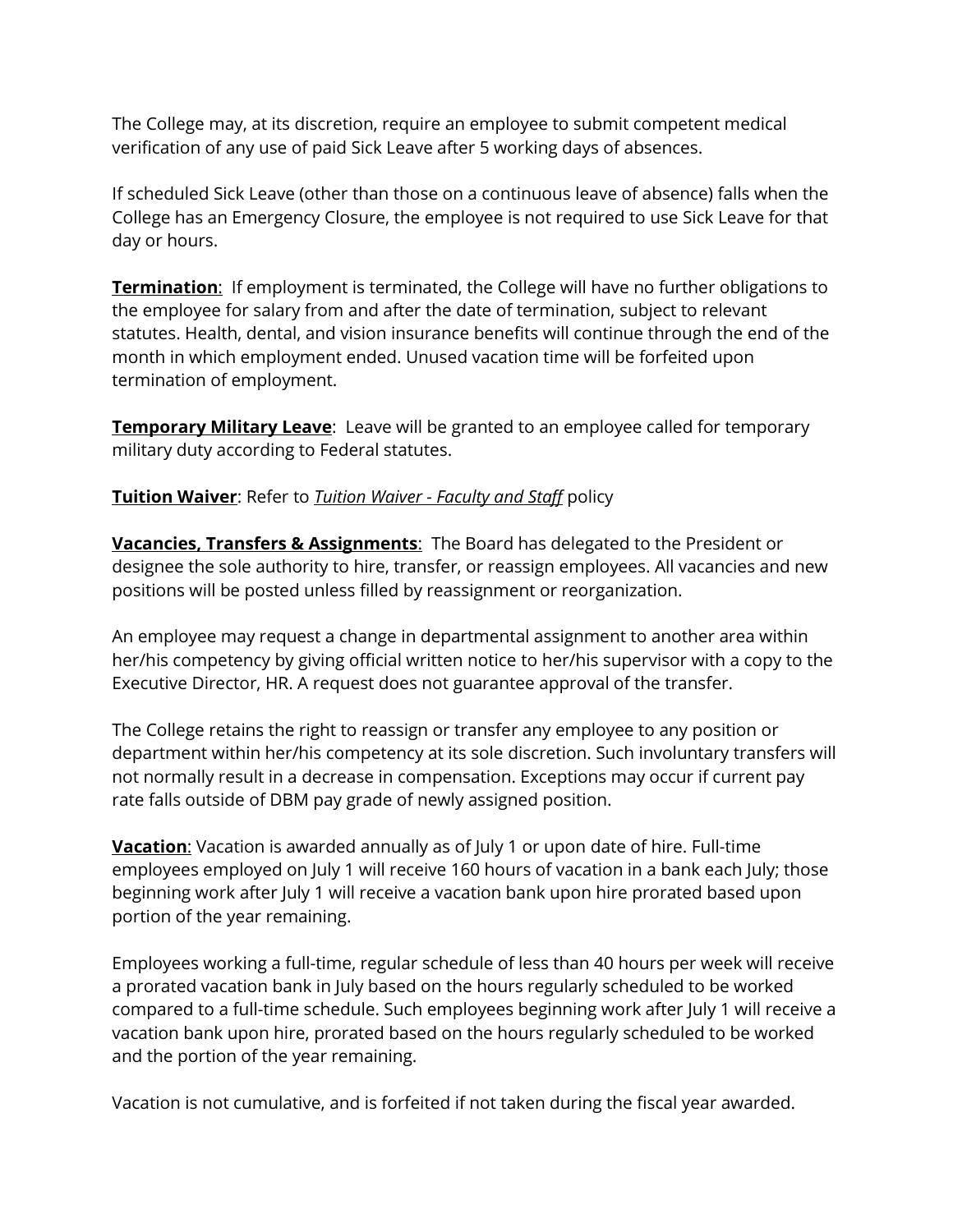Unused vacation time will be forfeited upon termination of employment.

Vacation must be approved in advance by the supervisor, and must be used in no less halfday increments.

If scheduled Vacation falls when the College has an Emergency Closure, the employee is not required to use Vacation for that day or hours.

**Wage Determination**: The President or designee has the authority to offer wages, consistent with the College compensation philosophy and/or contractual obligations. The College may at any time develop and/or modify wage placement criteria and procedures, which will be published or disseminated among employees.

### **Wellness Leave:**

Full-time employees may take up to 1.5 hours of supervisor-approved paid wellness leave each week to participate in wellness activities on campus. Part-time employees may take up to 45 minutes each week. The time may be taken at one time or split throughout the week to equal the total. This time is not cumulative from week-to-week and is not paid out upon employee separation.

**Work Locations**: At the discretion of and with approval by supervisor, an employee may work offsite (including at home) on an ad hoc basis.

**Work Schedule**: Employee work schedules are assigned by the supervisor in accordance with departmental and College needs.

**References:** [Accessibility for Persons with Disabilities](https://www.lakemichigancollege.edu/policies/accessibility) policy [Conflict of Interest](https://www.lakemichigancollege.edu/policies/conflict-of-interest---employee) policy [Mileage Reimbursement](https://www.lakemichigancollege.edu/policies/mileage-reimbursement) policy [Non-Discrimination](https://www.lakemichigancollege.edu/policies/non-discrimination) policy [Resignation](https://www.lakemichigancollege.edu/policies/resignation) policy Sabbatical Leave- [Administrators & Professional / Technical Staff](https://www.lakemichigancollege.edu/policies/sabbatical-leave---administrators-professional-technical-staff) policy [Teaching by Staff](https://www.lakemichigancollege.edu/policies/teaching-by-staff) policy Tuition Waiver - [Faculty and Staff](https://www.lakemichigancollege.edu/node/4519) policy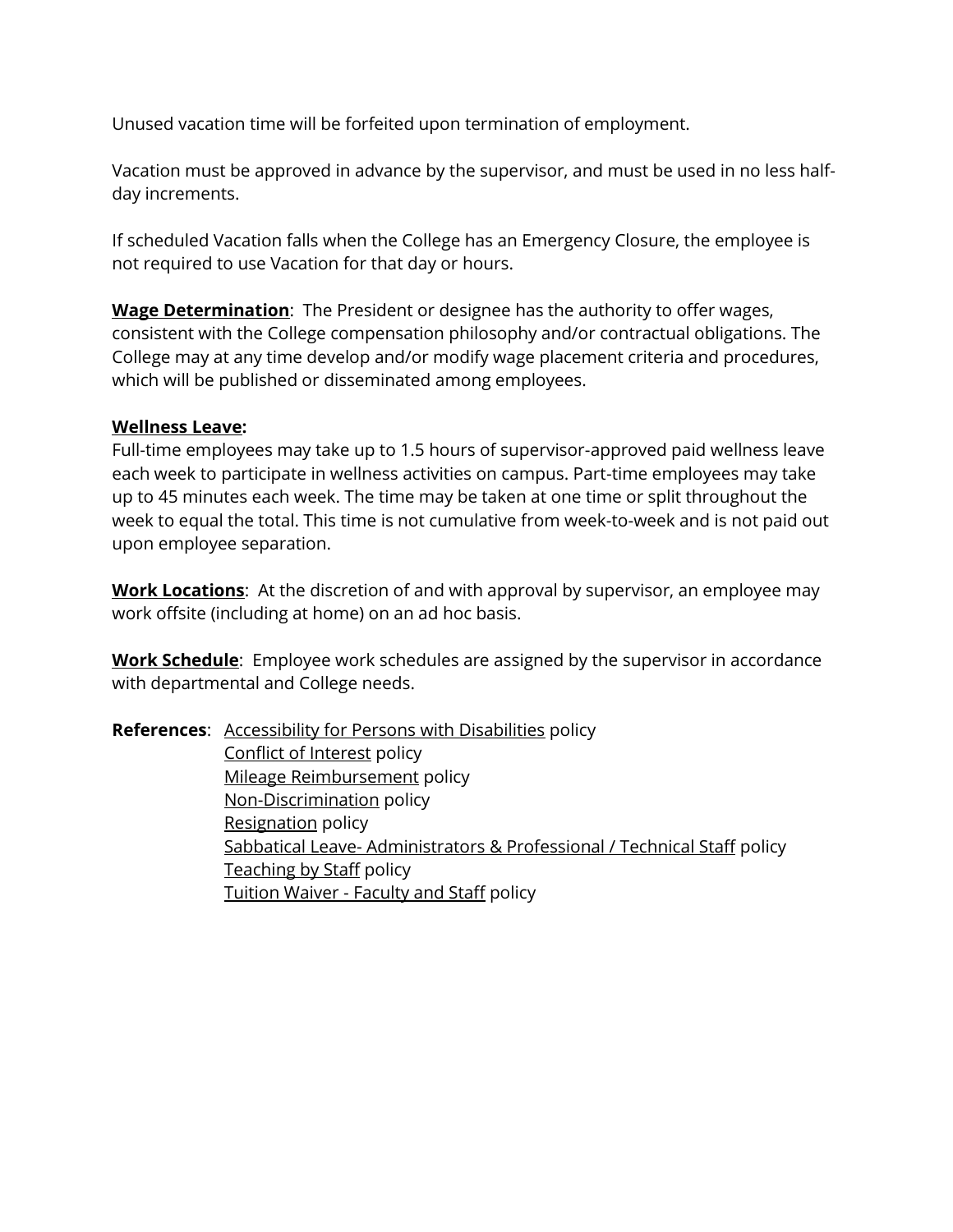# **MAJOR CAPITAL POLICY**

# **ACTION:**

College Administration recommended that the Board of Trustees approve the deletion of the Major Capital policy as presented as it was incorporated into and so replaced by the Capital Asset policy approved by the Board at the May 2020 meeting.

**MOTION** by Mr. Curry with support by Ms. Smith to approve the deletion of the Major Capital policy as presented.

# **ROLL CALL VOTE**

Yeas: Paul Bergan, John Grover, Debra Johnson, Michael Lindley, Joan Smith, Mary Jo Tomasini, Jeff Curry Nays: None Absent: None

### **APPROVED**

# **MAJOR CAPITAL POLICY**

Office of Origin: Board of Trustees Date Adopted: 12-06-16 Date Reviewed: 08-11-17 Last Date Modified & Approved: 08-22-17

Delete policy – incorporated into and so replaced by Capital Asset policy approved by Board May 2020 meeting.

# **Policy Statement:**

Major Capital is broadly defined as a capital asset or capital project (i.e., capitalized costs of construction, acquisition, and/or renovation) that meets Lake Michigan College (the College) capitalization threshold but that is not included in a routine capital budget.

Major Capital projects require substantial College resources, both in terms of financial resources and human resources. To ensure the wise use of scarce resources, adequate planning and ongoing budget monitoring must occur. Towards that end, the following are required for all Major Capital projects:

- 1. Major Capital project activities will comply with the College's Purchasing Policy as well as the Capital Asset Procedure.
- 2. Project scope will be determined in collaboration with all major stakeholders (e.g., purpose, space required, estimated budget, sources of funding, location) and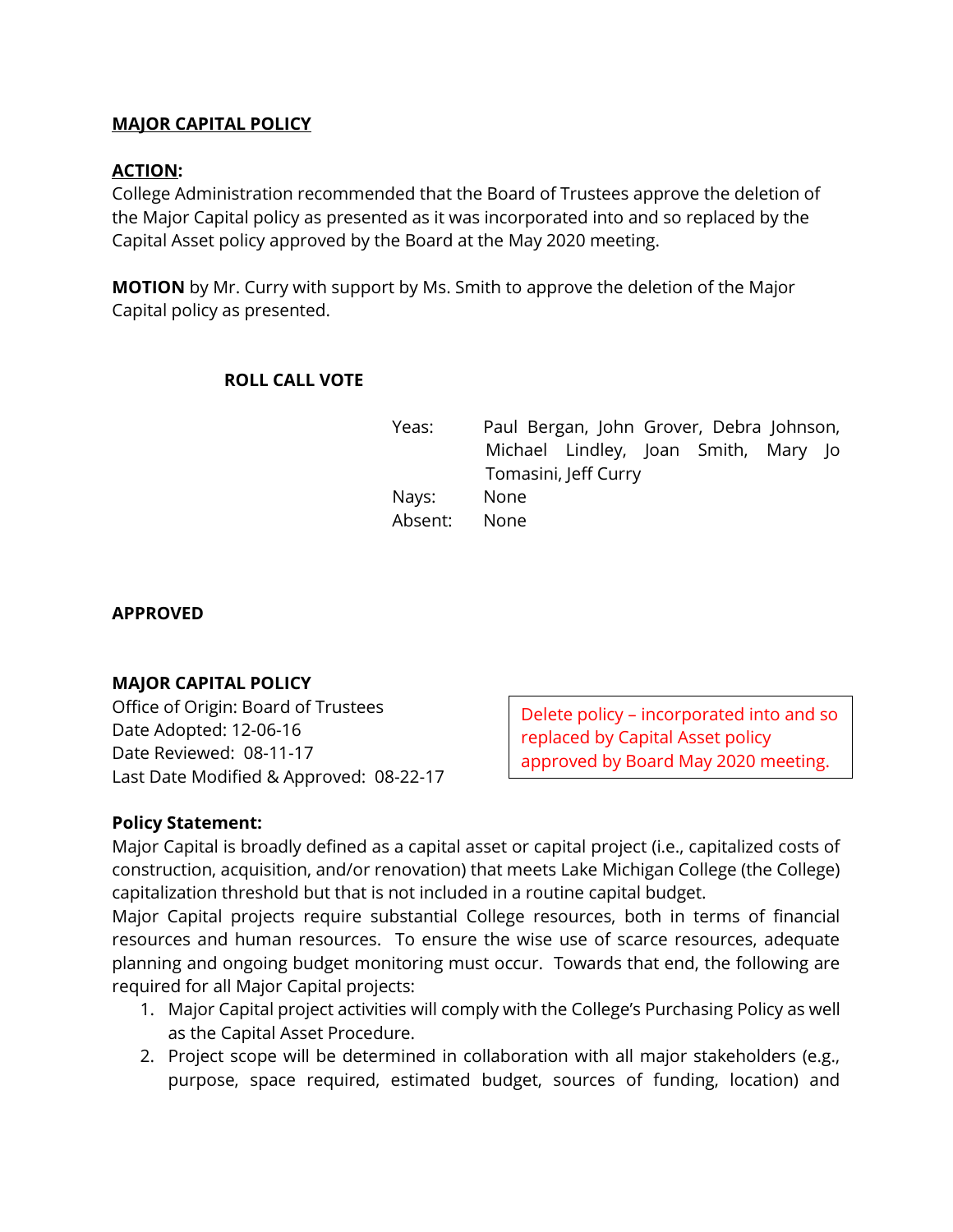presented to the College's Board of Trustees (the Board) for review prior to incurring any significant design costs.

- 3. An independent professional estimator or similar professional may be engaged to provide budget and square footage estimates, along with recommended bid timing.
- 4. Prior to seeking construction bids, project scope and budget will be reviewed with the Board of Trustees. Recommendations of scope changes identified through the design process will be highlighted.
- 5. Bid alternates may be included in the bid specifications to provide flexibility should the College be concerned with the risk of escalating costs or budgetary constraints.
- 6. The Professional Services portion of the Major Capital contract may include a construction

administrator who will advocate for the College's behalf on all construction issues.

- 7. Major Capital projects requiring substantial equipment or systems testing will include commissioning costs in the approved budget.
- 8. A six percent (6%) contingency will be included in all new construction Major Capital project budgets, and an eight percent (8%) contingency will be included in all renovation Major Capital project budgets.
- 9. A summary of the construction bids received will be presented to the Board along with a contract of the contract of the contract of the contract of the contract of the contract of the contract of the contract of the contract of the contract of the contract of the contract of the contract of the contrac recommendation for approval (including any bid alternates recommended for

inclusion or budget adjustments) as required by the Authority to Bind policy. To take advantage of a favorable bidding climate, a special Board meeting may be needed.

10. Regular reporting of the status of Major Capital projects will be provided to the Board of Trustees.

**Responsibility**: Vice President, Administrative Services; CFO; Executive Director, Facilities Management

**References**: Purchasing Policy; State of Michigan Capital Outlay Manual; Capital Asset Procedure; Authority to Bind College to External Agreements Policy

# **RETIREMENT ANNOUNCEMENT**

Dr. Kubatzke announced that after 34 years, Ms. Anne Erdman, Vice President of Administrative Services will be entering retirement beginning July 1, 2020. Dr. Kubatzke publicly acknowledged Ms. Erdman for her years of dedicated work at the college for our students and staff.

Ms. Erdman stated how LMC really does make a difference for our students; everywhere you go in the community you run into someone who was a student at LMC. She thanked Dr. Kubatzke for his leadership, and the Trustees for their dedication to the College. She also thanked all of the teams she was so fortunate to work with. Ms. Erdman acknowledged her family who have all worked at LMC.